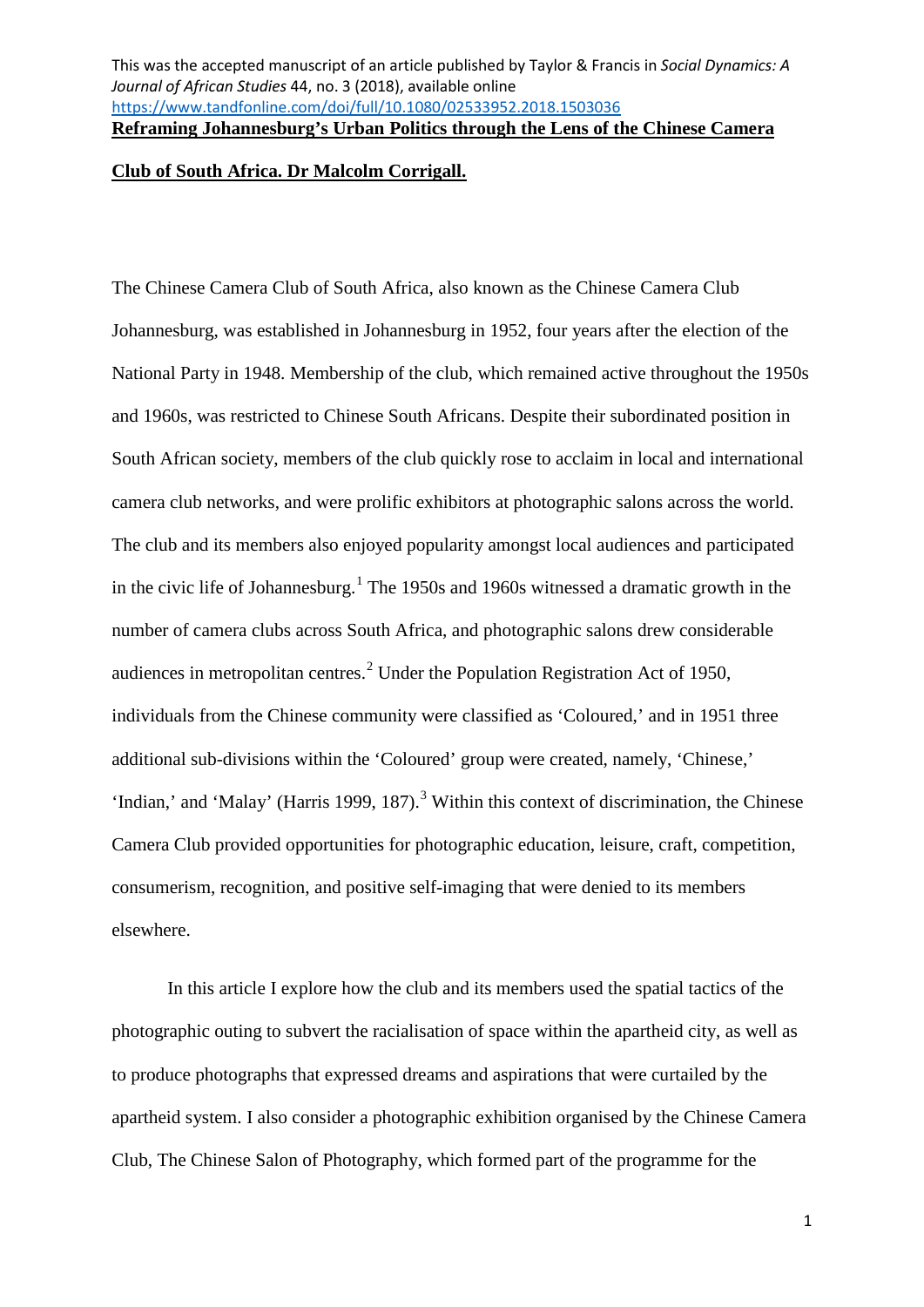This was the accepted manuscript of an article published by Taylor & Francis in *Social Dynamics: A Journal of African Studies* 44, no. 3 (2018), available online <https://www.tandfonline.com/doi/full/10.1080/02533952.2018.1503036> Johannesburg Festival of 1956. By participating in this celebration of civic identity, the

Chinese Camera Club made use of a public platform to enhance the visibility and prestige of both themselves and the wider Chinese community in Johannesburg. To borrow Stuart Hall's phrase, the exhibition "contested the relations of difference" that were imposed upon club members by racial classification, and replaced exclusionary notions of their difference with relentlessly positive ones (Hall 1996, 441–9). These honorific conceptions of difference stressed their ongoing connection to essentialist conceptions of Chinese culture and civilisation. In this way, the exhibition reflected the way in which the wider Chinese community pursued a political strategy that was distinct from other anti-apartheid movements. Their response to oppression was not explicitly framed around resistance but instead operated within the separatist logic of apartheid in order to improve the living conditions of those classified as Chinese. In stressing their ongoing connection to an historic civilisation, Chinese community groups utilised and reformulated hegemonic notions of racial difference and superiority in order to distinguish themselves from other oppressed groups. On the basis of this distinction, they lobbied for special consideration and concessions from discriminatory legislation which they believed wrongly equated them with other 'non-Europeans' (Harris 2002).

To understand the significance of the club's activities it is first necessary to outline the precarious position of the Chinese community within the urban geography of Johannesburg and Pretoria. Prior to 1948, Chinese South Africans were already adversely affected by racial segregation and faced a number of restrictions over their ability to own or lease property outside of a small number of racially mixed urban areas (Yap and Man 1996, 330; Harris 1999, 183–4). This discrimination was intensified by the Group Areas Act of 1950. The act provided for the forcible division of the population into separate areas where designated racial groups would live and work. Johannesburg's Chinese community successfully resisted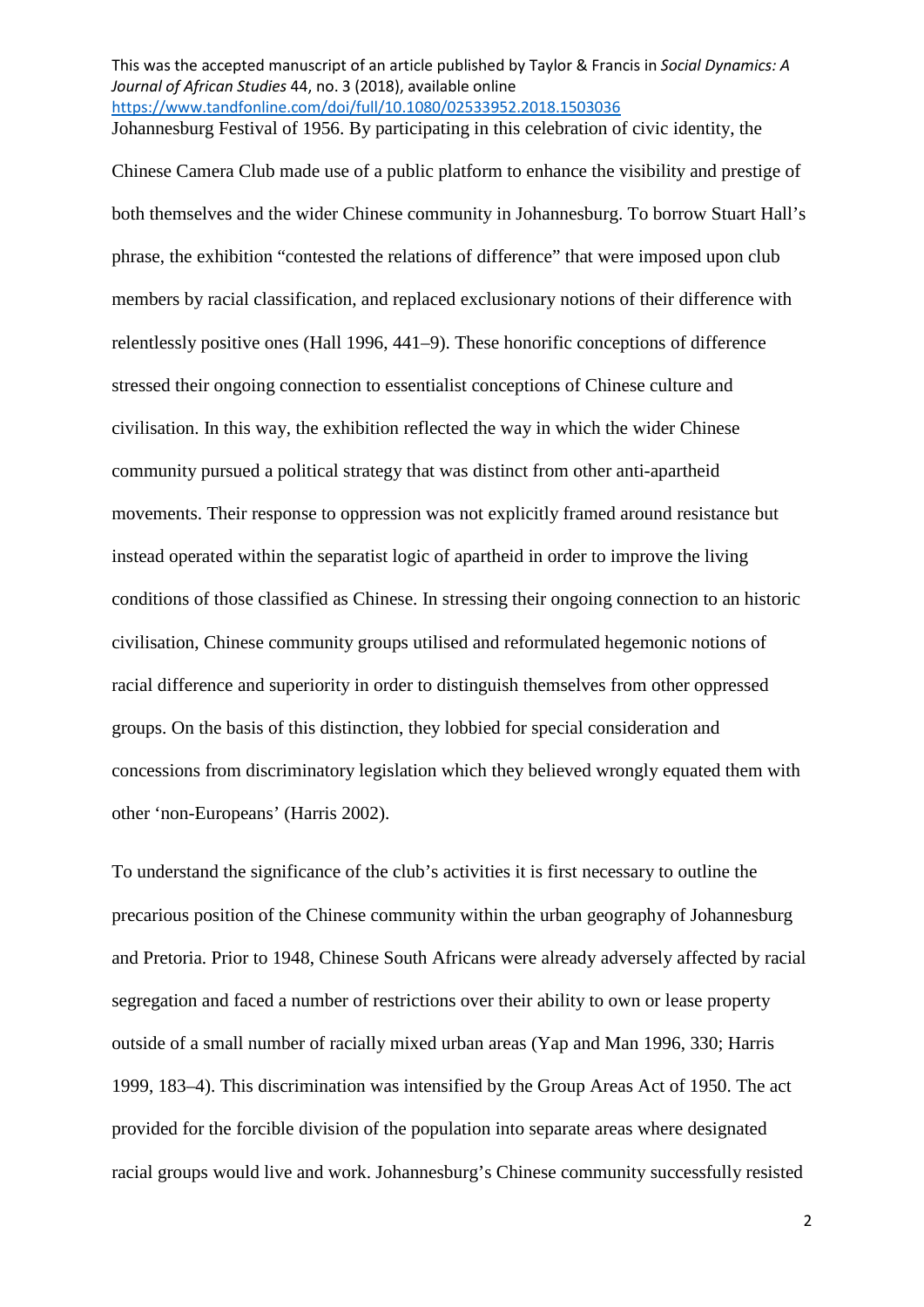This was the accepted manuscript of an article published by Taylor & Francis in *Social Dynamics: A Journal of African Studies* 44, no. 3 (2018), available online <https://www.tandfonline.com/doi/full/10.1080/02533952.2018.1503036> the implementation of a Chinese group area. Community representatives argued that the Chinese population, the majority of whom were shopkeepers, was too small and too reliant on the custom of other racial groups for a Chinese group area to be economically viable (Harris 1999, 190–3).

Despite their success, the Group Areas Act remained the law which caused the most pain and anxiety amongst the Chinese community. Not having a group area created its own hardships, as between 1955 and 1975 the Chinese population was in the absurd position of having no legal right, strictly speaking, to live or trade anywhere in Johannesburg (Yap and Man 1996, 347). They lived a precarious existence as 'disqualified persons,' reliant on permits to live and trade in group areas designated for other racial groups (Harris 1999, 196). Furthermore, before the implementation of the Group Areas Act, a substantial proportion of Johannesburg's Chinese population, including a number of members of the Chinese Camera Club, lived in racially mixed areas in the western part of Johannesburg, such as Sophiatown, which were considered 'black spots' by apartheid urban planners and were designated for demolition (Yap and Man 1996, 331; Carol Kow interview 2014; Jenny Chang interview 2014). Indeed, by 1950, Sophiatown was home to the largest concentration of Chinese South Africans in Johannesburg (Harrison, Moyo and Yang 2014, 514). Sophiatown was declared a white group area in 1955 and the state began forcibly resettling landowners and tenants. Chinese South Africans in Sophiatown were served eviction notices from 1956 onwards and, in the absence of a Chinese group area, often had nowhere to go. After further petition an agreement was reached in 1960 whereby permits were granted to rent properties in other parts of Western Johannesburg (Yap and Man 1996, 333–5).

However, with or without a permit, tenancy in other parts of the city remained insecure. If neighbours complained about 'Chinese' individuals renting in designated White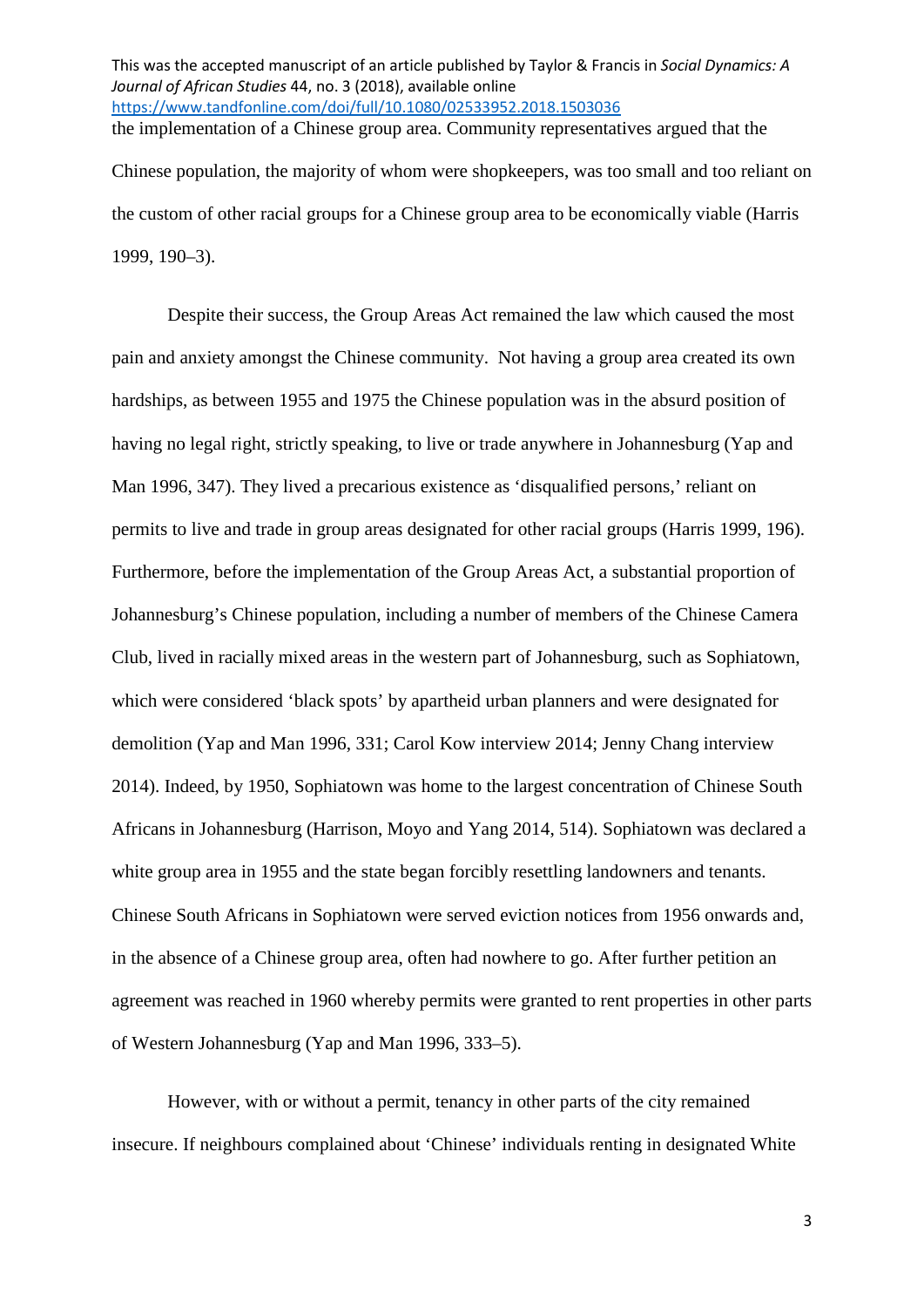This was the accepted manuscript of an article published by Taylor & Francis in *Social Dynamics: A Journal of African Studies* 44, no. 3 (2018), available online <https://www.tandfonline.com/doi/full/10.1080/02533952.2018.1503036> areas, authorities had to take action and many were evicted and sometimes prosecuted in such

<span id="page-3-1"></span><span id="page-3-0"></span>scenarios (Yap and Man 1996, 335). Jack Ho, founding member and president of the Chinese Camera Club, moved seventeen times from one property to another during the 1950s and 1960s, often as a result of complaints (Jack Ho, personal communication, February 18, 2014). Other club members were also subject to the vulnerability and insecurity that came with renting homes and businesses. In the 1950s and 1960s there was an acute shortage of rented accommodation in Johannesburg (Yap and Man 1996, 331–5). Being dependent on the benevolence of landlords and neighbours made Chinese South African tenants vulnerable to exploitation. They often lived in sub-standard housing, renting from landlords who, aware of the difficulties they faced finding accommodation, charged exorbitant rents and had few scruples about evicting tenants at short notice. In order to get around the prohibition on owning property many Chinese South Africans found nominees willing to purchase property on their behalf, or to form a business to purchase a property. This was a risky endeavour as if the nominee decided to claim ownership of the property, as did happen in a number of cases, Chinese South Africans had no right to legal recourse (Yap and Man 1996, 347).

## <span id="page-3-2"></span>**Photographic Outings**

Photographic outings were one of the central activities of the Chinese Camera Club, and were very popular with club members (Wing Shung Lau, personal communication, February 26, 2014; Yan Tak, personal communication, November 9, 2016). The club would assemble every Sunday on Commissioner Street in Johannesburg's Chinatown (Thomas and Mabel Lai, personal communication, February 19, 2014; Jack Ho, personal communication, February 4, 2014). These outings had a number of overlapping functions. They enabled the club to find suitable subject matter and to gather raw photographic data which they could experiment with in the darkroom (Wing Shung Lau, personal communications, February 20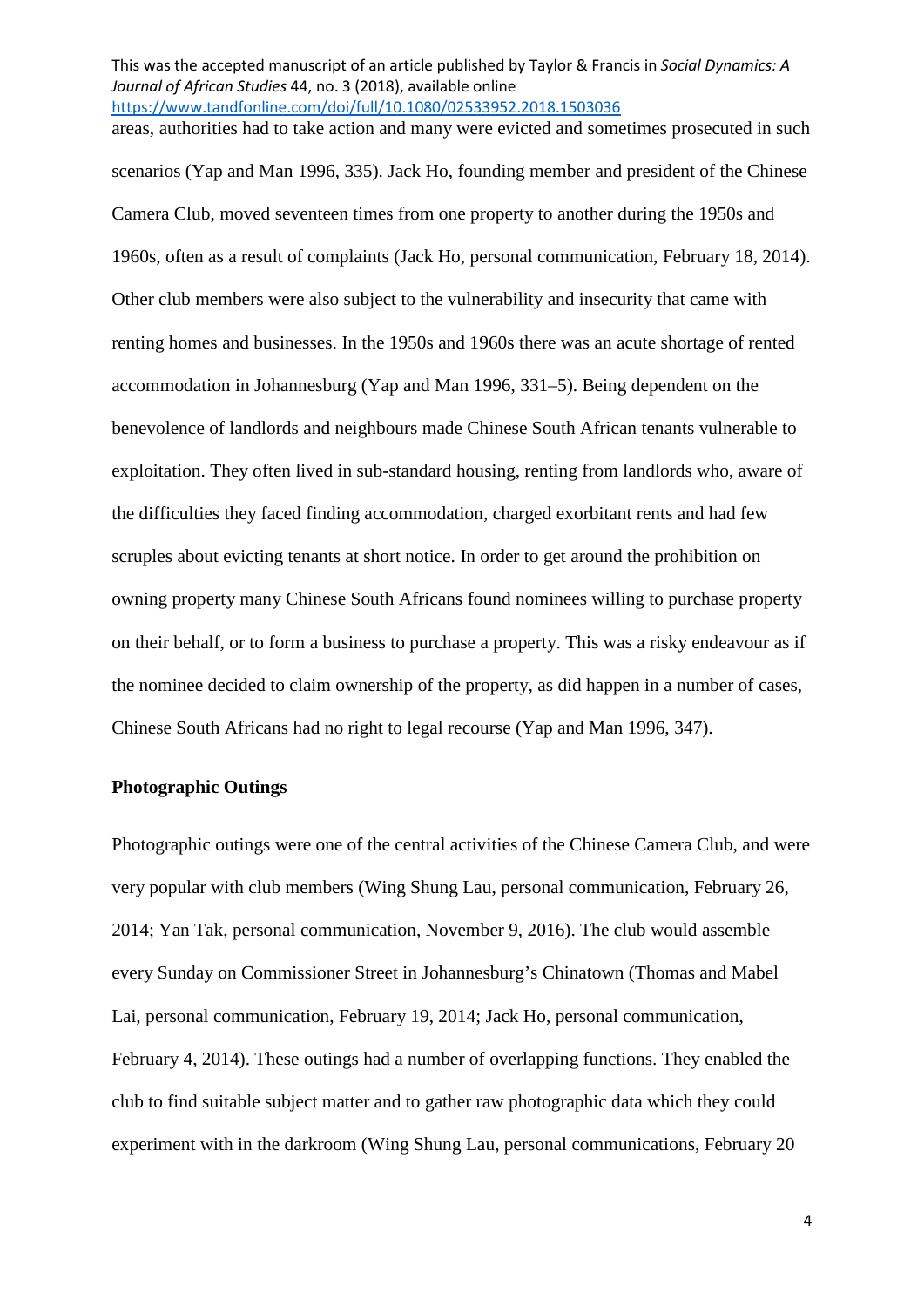This was the accepted manuscript of an article published by Taylor & Francis in *Social Dynamics: A Journal of African Studies* 44, no. 3 (2018), available online <https://www.tandfonline.com/doi/full/10.1080/02533952.2018.1503036> and February 26, 2014). Such outings were also a means of leisure and relaxation which

provided an opportunity to socialise with friends and family. Many of the club members, such as Bo Lon, ran grocery stores, and as such Sundays were their only day off (Patricia Fink, personal communication, August 4, 2014). Many of these outings were day trips within and around Johannesburg or Pretoria. Some of these outings were to peripheral areas outside the city centre but on other occasions outings were made to iconic locales within the heart of the city. Locations included the Wits University, the Union Buildings in Pretoria, Zoo Lake, the mines and mine dumps within and around Johannesburg, and a variety of newly-built modernist buildings in the central business districts of Johannesburg and Pretoria (Myra Tadyshak, personal communication, November 2, 2015; Wing Shung Lau, personal communication, February 26, 2014; Patricia Fink, personal communication, September 12, 2014; Carol Kow, personal communication, May 6, 2014; Jack Ho and Stanley Ford, personal communication, February 5, 2014; Teddy Lai, personal communication, February 9, 2014).

<span id="page-4-0"></span>These outings allowed the club to appropriate urban spaces from which they were tacitly excluded by apartheid discourses of belonging. For example, the club organised outings to the Johannesburg Civic Centre to take photographs of its modern architecture. F. M. Lang's "Stoep Gossip", for example, depicts two models posing in front of the Civic Centre (Fig. 1). The Civic Centre was a new development built on the Braamfontein Ridge between 1962 and 1972 in order to house local government offices and provide an appropriate venue for the civic life of the community. To quote Clive Chipkin (1993,  $275 +$ 277), despite the lofty aims of the project, the complex was and remains a mediocre "stageset of lifeless buildings and disused spaces which the pedestrian hurries to cross or, if possible, avoids using altogether" and "an overpowering bureaucratic presence […] dissociated, as we would expect, from meaningful democratic life." However, the Chinese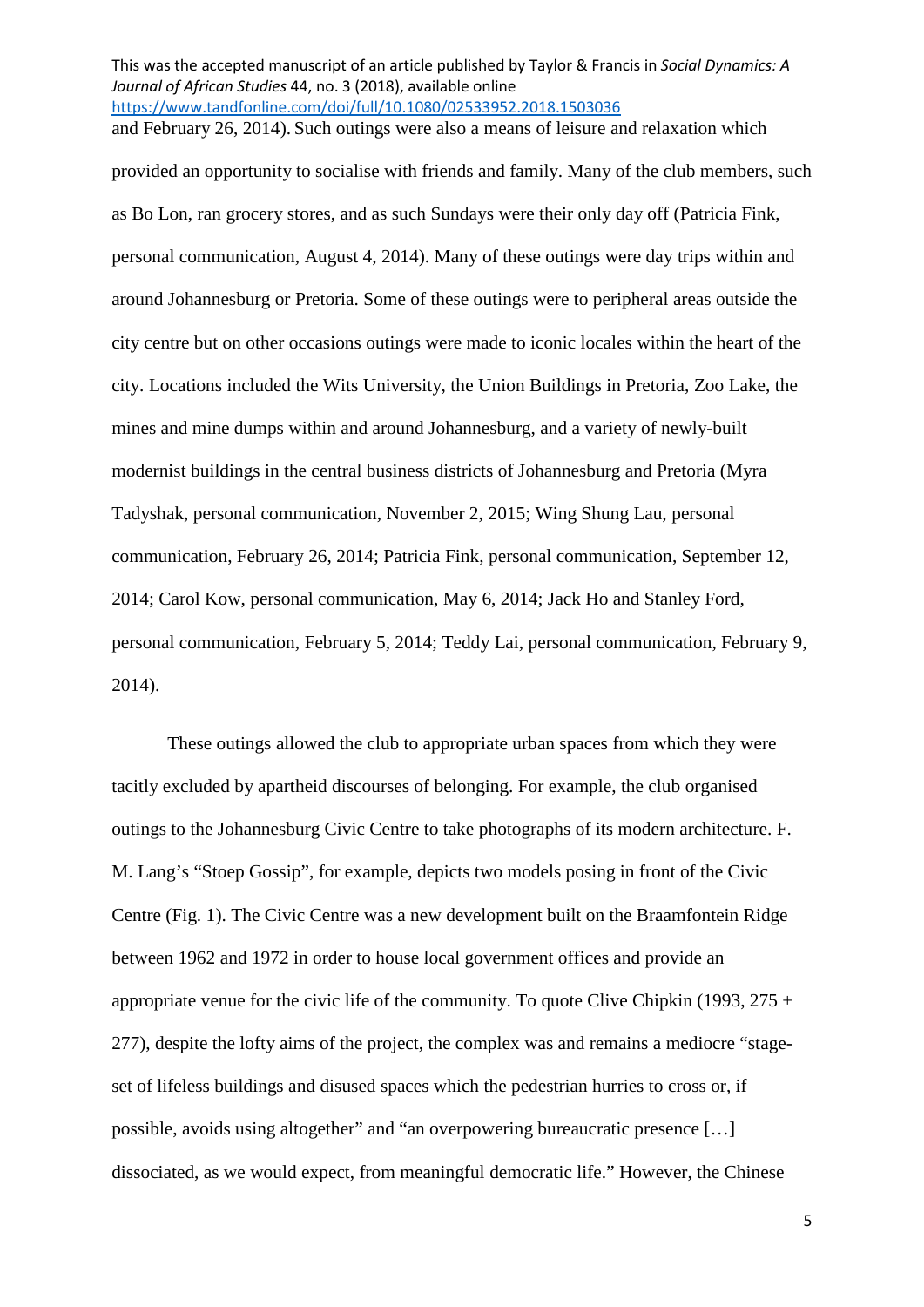This was the accepted manuscript of an article published by Taylor & Francis in *Social Dynamics: A Journal of African Studies* 44, no. 3 (2018), available online <https://www.tandfonline.com/doi/full/10.1080/02533952.2018.1503036> Camera Club's photographic outings to the Civic Centre suggest that bureaucratic spaces in

<span id="page-5-1"></span><span id="page-5-0"></span>an apartheid city could be used and experienced in unintended and subversive ways. Through communal outings the Chinese Camera Club temporarily appropriated the space of the Civic Centre for the purposes of leisure, education and photographic production. Outings also allowed club members to take photographs which, by situating Chinese South Africans within recognisable locales in Johannesburg, heightened the visibility of Johannesburg's Chinese community and announced them as an intrinsic and permanent part of the city's population. Situated as it was within a white group area, the legitimacy of the Chinese Camera Club's presence there was ambiguous. Owing to their 'coloured' classification, they did have the legal freedom to navigate the city without having to obtain a permit or carry a passbook, unlike those classified as 'African'. [4](#page-4-0) However, Chinese South Africans were unable to vote in local and national elections throughout apartheid, and therefore were excluded from the civic community which the Civic Centre sought to embody and serve. Drawing on Michel de Certeau's (1984, 91–101) theorisation of walking in the city and his concern with the "anthropological" and "poetic" experience of space, one can understand the urban photographic outing as a means of contesting and transforming spatial organisation and engendering space with counter-hegemonic meanings, memories and values. Photographic outings took place within the structures of apartheid's spatial strategies, but, by deploying various tactics, they paradoxically imbricated, manipulated and filled these spaces with the projected desires of club members (Certeau 1984, 101). Because they are articulated through products and structures that do not belong to them, and because there is no cultural space in which they can be fixed for posterity, the practices of everyday life remain, in most instances, ephemeral and enigmatic (Certeau 1984, xix). However, photography, though staged, afforded club members a means of fixing these experiences as material artefacts and circulating them within local and international networks of photography. Such outings and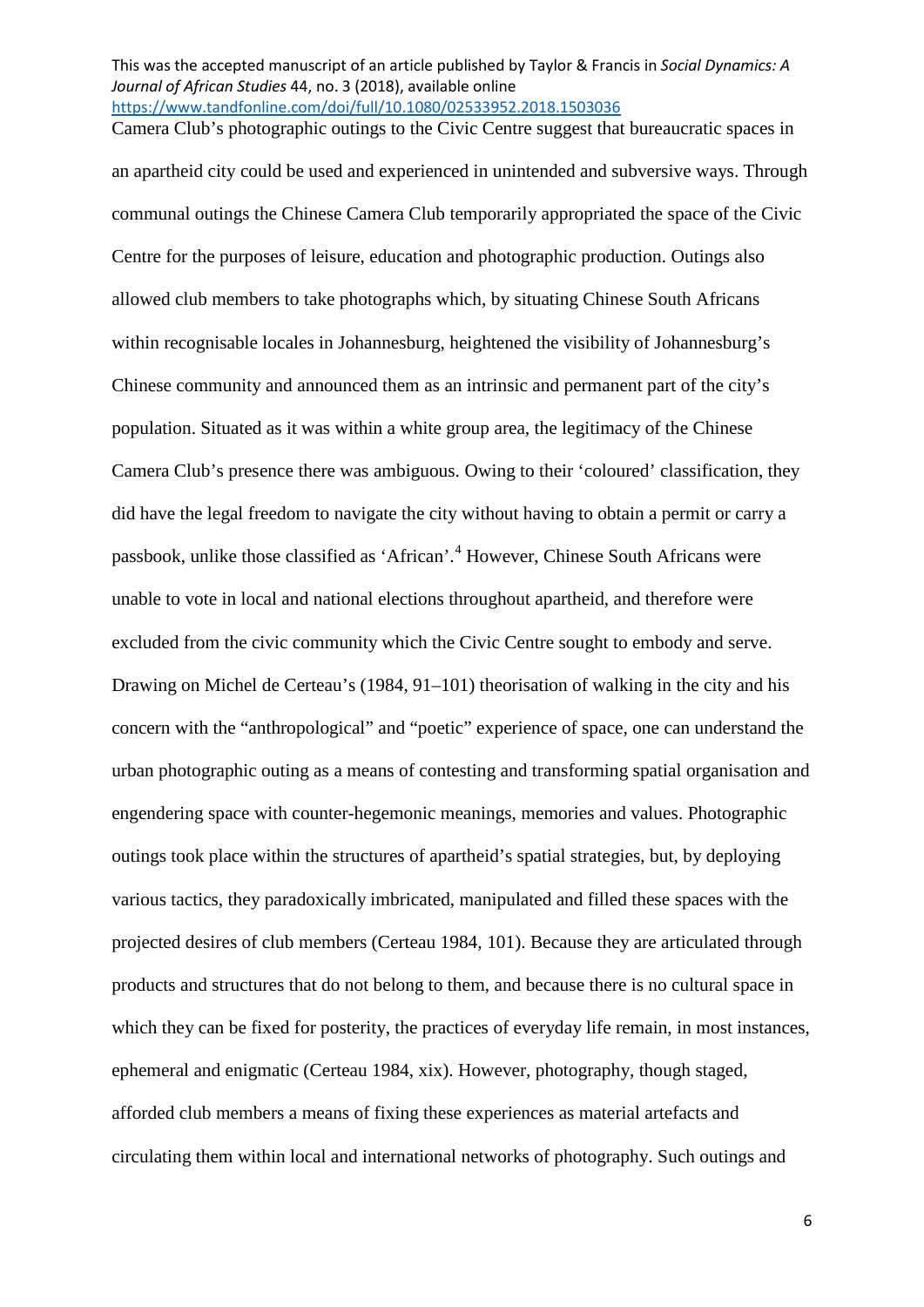This was the accepted manuscript of an article published by Taylor & Francis in *Social Dynamics: A Journal of African Studies* 44, no. 3 (2018), available online <https://www.tandfonline.com/doi/full/10.1080/02533952.2018.1503036> photographs subverted the racialisation of urban space in Johannesburg and challenged

restrictive notions of civic belonging from which Chinese South Africans were excluded.

The Civic Centre was also a popular location amongst the Chinese community for wedding photographs. For example, at a Chinese South African wedding in 1965 the guests assembled at the Civic Centre to have their photographs taken by Chinese Camera Club members Yen Lai and Wing Shung Lau (Edmund Lang interview 2014).<sup>[5](#page-5-0)</sup> This fact that the Chinese Camera Club appropriated a space that was also popular amongst the Chinese community for wedding rituals, reflects how the photographic activities of the Chinese Camera Club, and in particular photographic outings, both paralleled and intersected with wider social practices (and patterns of urban mobility) amongst the Chinese community of Johannesburg. Photographic outings had many overlapping functions. Crucially, they provided an opportunity for club members to socialise with family and friends, who were often in attendance, and who acted as models for photographic shoots during such outings. Wing Shung Lau recalled that, when club members were joined by their families, outings became as much a social event as a photographic one (Wing Shung Lau, personal communication, February 26, 2014). In this way, photographic outings mirrored and facilitated new patterns of socialisation and mobility not just within the club, but also amongst families and the wider Chinese community.<sup>[6](#page-5-1)</sup>

<span id="page-6-1"></span><span id="page-6-0"></span>The destinations of local outings also included grand buildings and architectural spectacles which reflected aspirations shared by many Chinese South Africans. For example, the Chinese Camera Club organised outings to Wits University's campus in Braamfontein, Johannesburg. The buildings populating the campus were constructed in the 1920s in a neoclassical style (Chipkin 1993, 78). Susie Lai, who was married to club member Yen Lai, recalled modelling for photographs on the steps of the University's Great Hall (Susie Lai and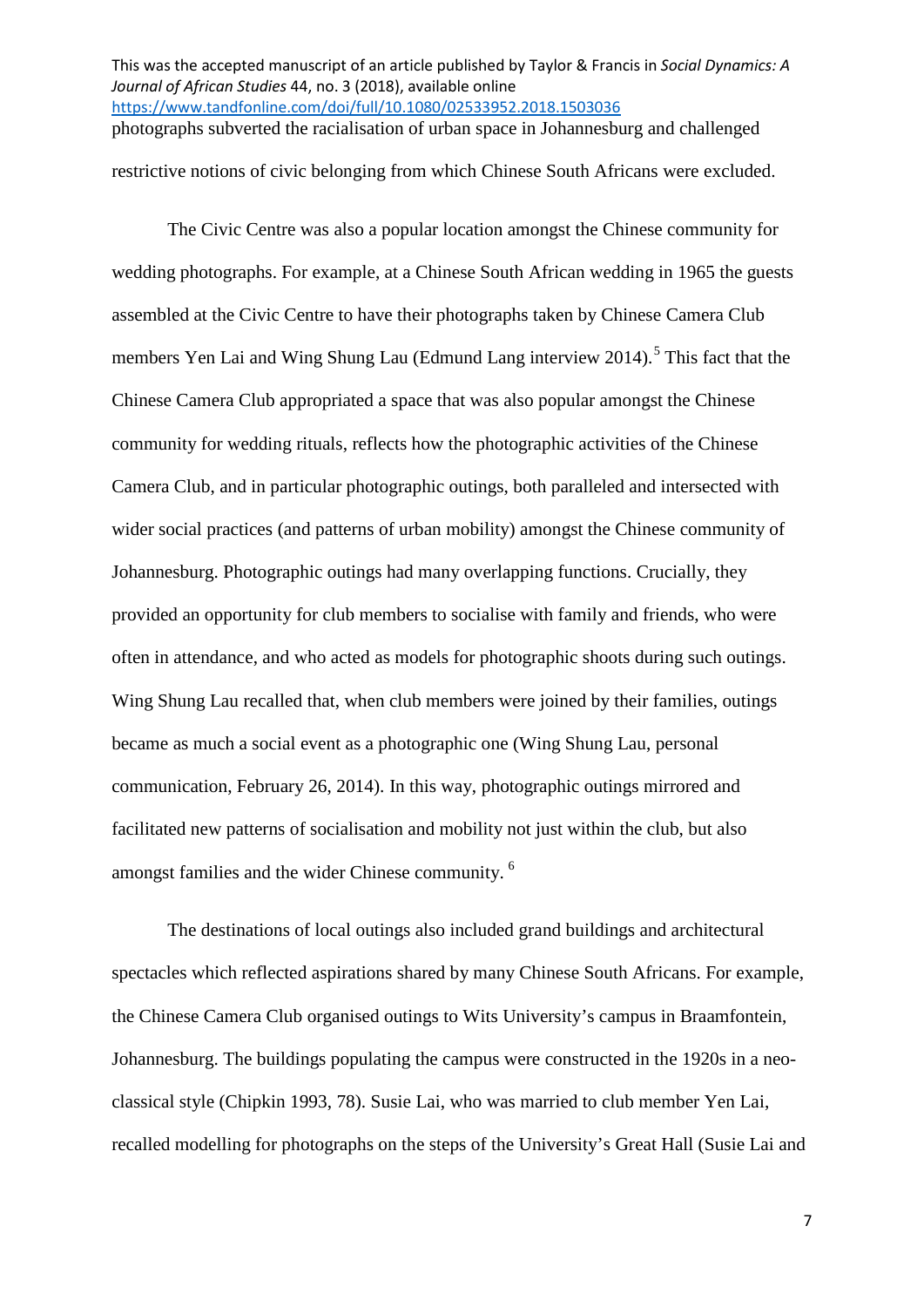This was the accepted manuscript of an article published by Taylor & Francis in *Social Dynamics: A Journal of African Studies* 44, no. 3 (2018), available online <https://www.tandfonline.com/doi/full/10.1080/02533952.2018.1503036> Malcolm Chang, personal communication, December 7, 2014). During a photographic outing

to the university campus Jack Ho took a photograph of one of the club member's children, illuminated by sunlight, sitting on the concrete seats on the open balcony of the South-West Engineering Block (Fig. 2) (Jack Ho, personal communication, February 13, 2014). Jack Ho exhibited this photograph, entitled "Behind the Pillars," at the  $1<sup>st</sup>$  International Photographic Salon of Lourenco Marques in November 1957 (Organização da Sacção de Arte Fotogrãfica da Associação dos Velhos Colonas 1957). Jack Ho's rendering of the play of light and shade accentuated the giant "Tuscan colonnades" of the building (Chipkin 1993, 78). These pillars connote classical ideals of education and knowledge, and the inclusion of a figure in the photograph can be interpreted as reflecting the educational promise of the next generation of Chinese South Africans. To a cognisant viewer, the fact that this balcony and its concrete seats have been used as a seating area by generations of students amplifies this connotation (Chipkin 1993, 79).

<span id="page-7-1"></span><span id="page-7-0"></span>The implementation of apartheid reinforced the Chinese South African community's longstanding commitment to securing a sound education for the younger generation. As the twentieth century developed a university education became increasingly valued as a route into the professions, an opportunity to secure a better standard of living and as a means of weathering the impact of apartheid's discriminatory legislation (Harris 2003, 105–114). By 1970 the Chinese South African population boasted the largest proportion of graduates in comparison to any other racial group in South Africa (Harris 2003, 113). Ironically, this occurred during a period of increasing segregation within universities. Following the Extension of Universities Act in 1959, Chinese students had to obtain permits to attend university, a situation which remained in force until the 1980s (Yap and Man 1996, 309–12; Harris 2003, 112). It is therefore interesting that club members took photographs of their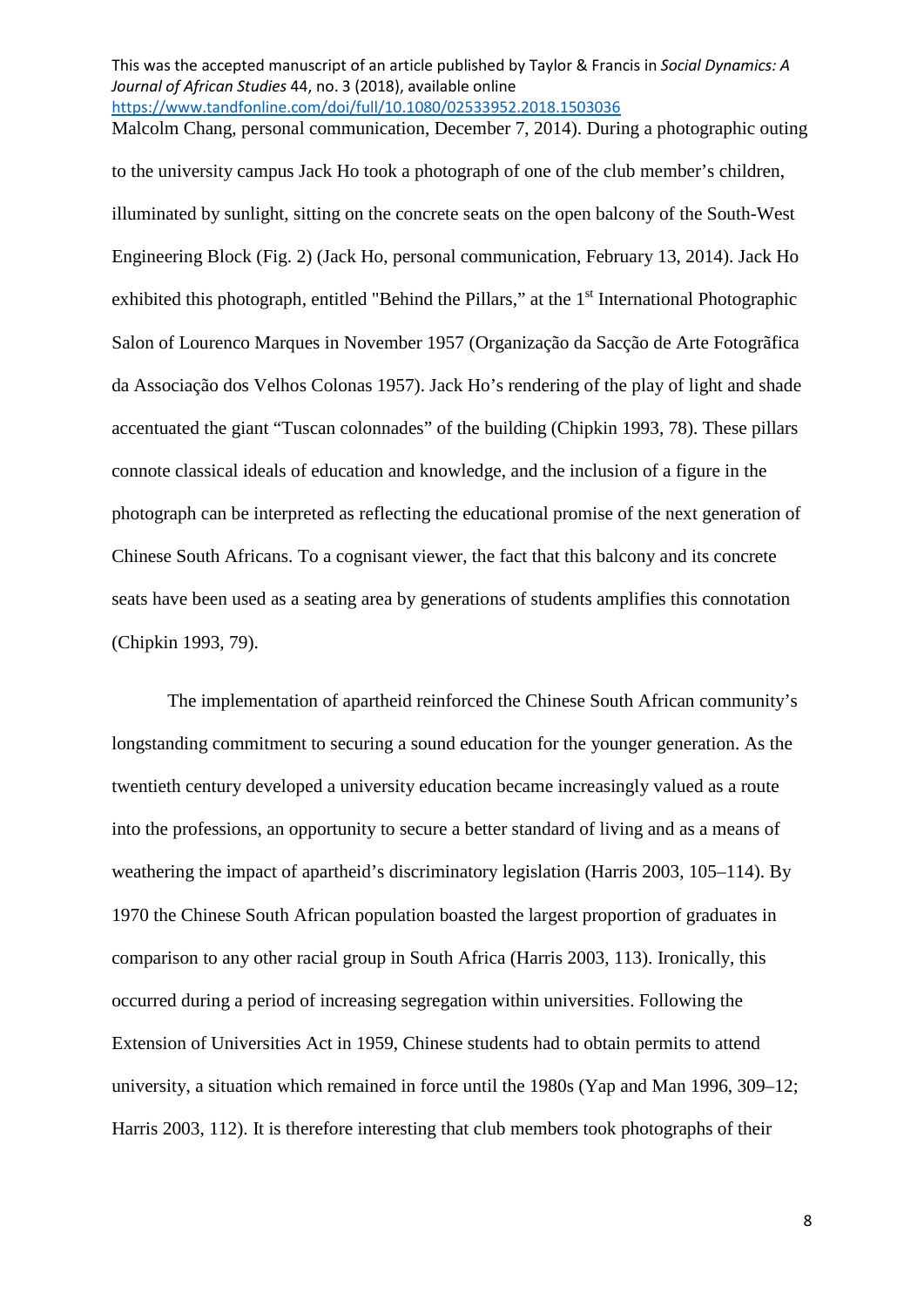This was the accepted manuscript of an article published by Taylor & Francis in *Social Dynamics: A Journal of African Studies* 44, no. 3 (2018), available online <https://www.tandfonline.com/doi/full/10.1080/02533952.2018.1503036> families in front of an institution, such as Wits University, to which their access was

restricted. (Yap and Man 1996, 312).

Of course, the photographs taken on outings in the city did not operate only, or even predominantly, on a symbolic level; they were also an exploration of aesthetics and form and a rendering of sensory experience. Susan Sontag (1961, 3–14) likened interpretation to a kind of vandalism that privileges symbolic content over form and, in so doing, diminishes the sensory power of art. Photographs are not merely cultural objects to be 'read' like a text, but they also operate on an affective register which exceeds language and representation (O'Sullivan 2001, 125–35). These observations about the sensory, affective and aesthetic quality of photographs apply not only to their interpretation, but also, crucially, to their production. In other words, it is likely that, during outings, club members would not have always been overly preoccupied by the signifying connotations of what they were photographing. Instead, they were also attempting to capture and convey the sensory and embodied experience of navigating an urban environment whilst making aesthetic and formal choices about what to photograph. Tony Yau's 'Young Companion', for example, juxtaposes the rectangular pattern of a building's brickwork with the circular hats adorned by figures at the bottom of the photograph (Fig. 3), creating a captivating study of form and pattern. When printing the photograph, Yau appears to have cropped the negative to create a narrow vertical format, which, along with the upward glances of the children, helped emphasise the scale and monumentality of the architecture, and in so doing conveys something of the experience of feeling dwarfed by Johannesburg's high rise buildings.

# **The 1956 Johannesburg Festival and The Chinese Salon of Photography**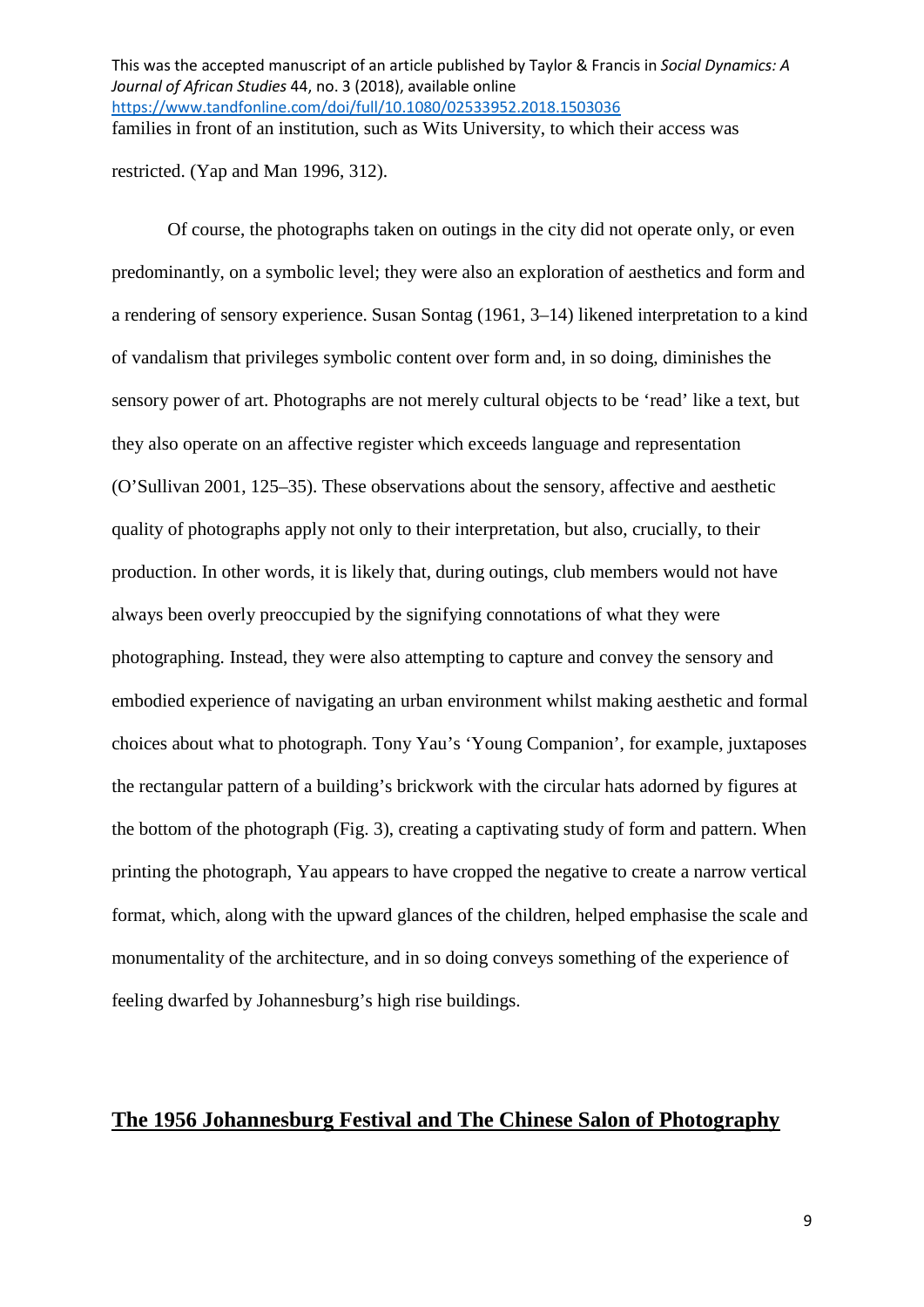This was the accepted manuscript of an article published by Taylor & Francis in *Social Dynamics: A Journal of African Studies* 44, no. 3 (2018), available online <https://www.tandfonline.com/doi/full/10.1080/02533952.2018.1503036> It was not only the taking of photographs that allowed the Chinese Camera Club to challenge

their marginalisation, but also their exhibition. The first Chinese Salon of Photography, organised by the Chinese Camera Club, was exhibited at Duncan Hall in Central Johannesburg between September 17 and September 29, 1956 ("Chinese Make History with Rand Display" 1956). This exhibition emulated the standard format of an international photographic salon in that it was open to photographers from any nation, but, crucially, it restricted eligibility to those who identified as Chinese. The exhibition included 160 prints by 60 photographers from Portuguese East Africa, Singapore, Hong Kong, the U.S.A., South Africa and Penang, Malaya ("Chinese Make History with Rand Display" 1956; Chinese Camera Club Johannesburg 1956). Club president Jack Ho (1956) claimed that it was the first international salon in "photographic history" that consisted entirely of "Chinese prints." In having convened and embedded themselves within a transnational group of overseas Chinese photographers, which found its expression in a Johannesburg exhibition, the Chinese Camera Club created an associational community that served as a locus of positive difference and pride.

The Salon's goal of representing a transnational community of overseas Chinese photographers was further legitimated by having Samuel Wang, the Taiwanese Consul General to South Africa, officially open the exhibition (Chinese Camera Club Johannesburg 1956). During this period, the Chinese Nationalist Government, who had been exiled to Taiwan following the declaration of the PRC, sought to retain the loyalty of overseas Chinese communities, as well as to promote Chinese nationalism. They sought to do so by, in part, sponsoring cultural events amongst overseas Chinese communities (Park 2008, 63). At the same time, the Salon addressed white South African audiences. For example, the Salon catalogue carried a foreword in Chinese that was also translated into English and Afrikaans.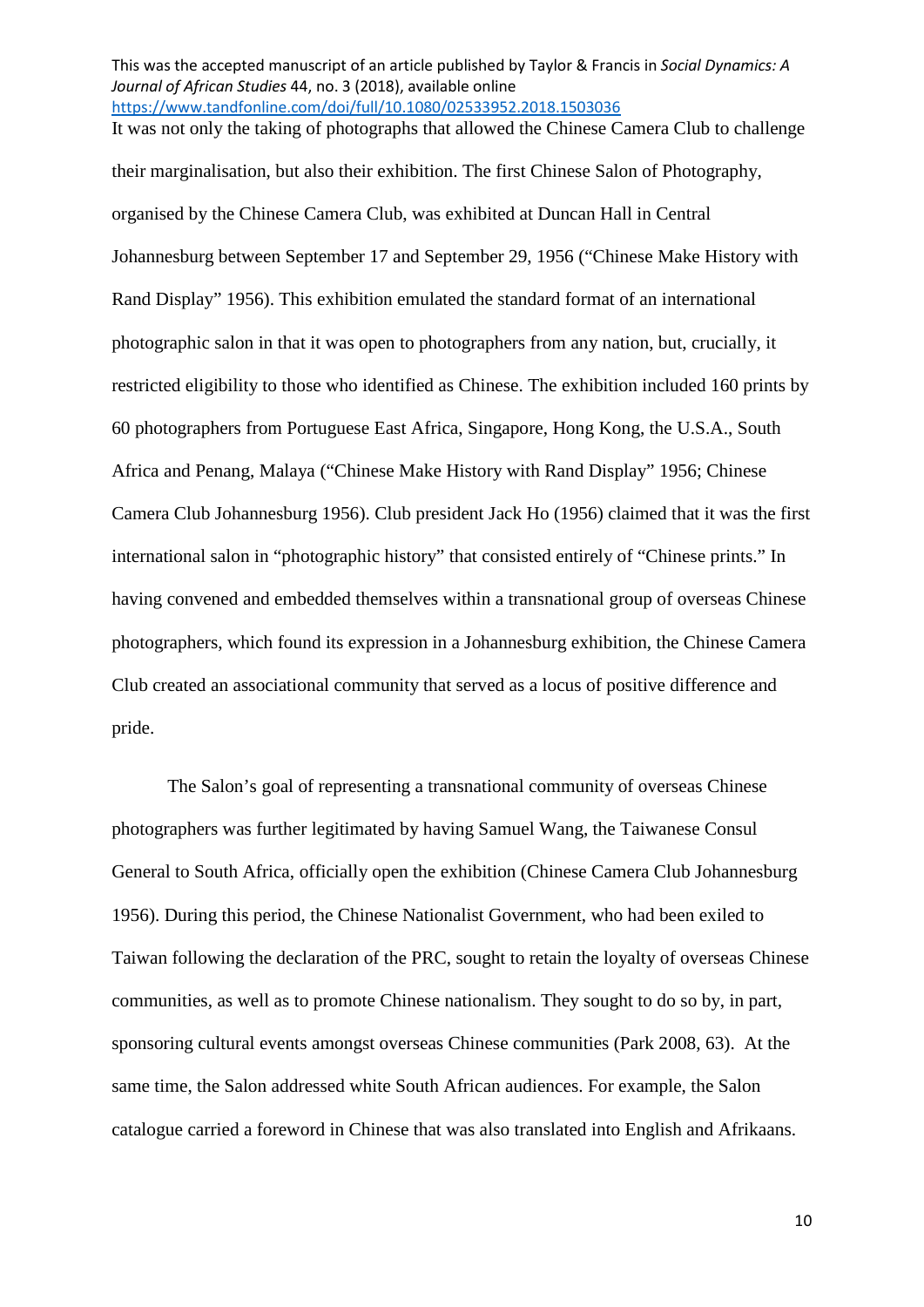The Chinese Salon of Photography took place at the prestigious Duncan Hall, which was part of the City Hall in central Johannesburg. This was a dramatic departure from the Chinese Camera Club's annual exhibitions, which usually took place at the Johannesburg Chinese School on the edge of the city centre; a much less visible and well-known venue (Jack Ho, personal communication, February 4, 2014). The Chinese Salon of Photography of 1956 ran concurrently in the Duncan Hall alongside the South African Universities and International Youth Salon of Photography, which was organised by Wits University Photographic Society ("Chinese Make History with Rand Display" 1956). The timing of the Chinese Salon proved fortuitous, as from 1957 onwards, multiracial events at civic halls with mixed audiences required permits, and these were only granted if segregated entrances, restrooms and refreshments were guaranteed (Yap and Man 1996, 360).

Even more remarkably, the Chinese Salon was staged as part of the Johannesburg Festival of 1956. The festival was held to celebrate the  $70<sup>th</sup>$  anniversary of Johannesburg's founding in 1886. Its programme included a large and diverse range of cultural events, sports and festivities. Loren Kruger (2013, 58–9) has placed the festival within a wider historical and political context of increased state violence, forced removals, the consolidation of racial segregation and increased restrictions on political opposition. The 1950s were bookended by the enactment of key apartheid legislation in 1950 and the Sharpeville massacre and banning of opposition parties in 1960, and witnessed many acts of repression and defiance in between. Kruger (2013, 58–9) argues that the attention that the treason trial and other acts of defiance have received has elided other events of cultural, rather than explicitly political, resistance in 1950s Johannesburg.

More research is needed into the history of the festival and its reception, particularly amongst black South African audiences. Letters appearing in newspapers in the run up to the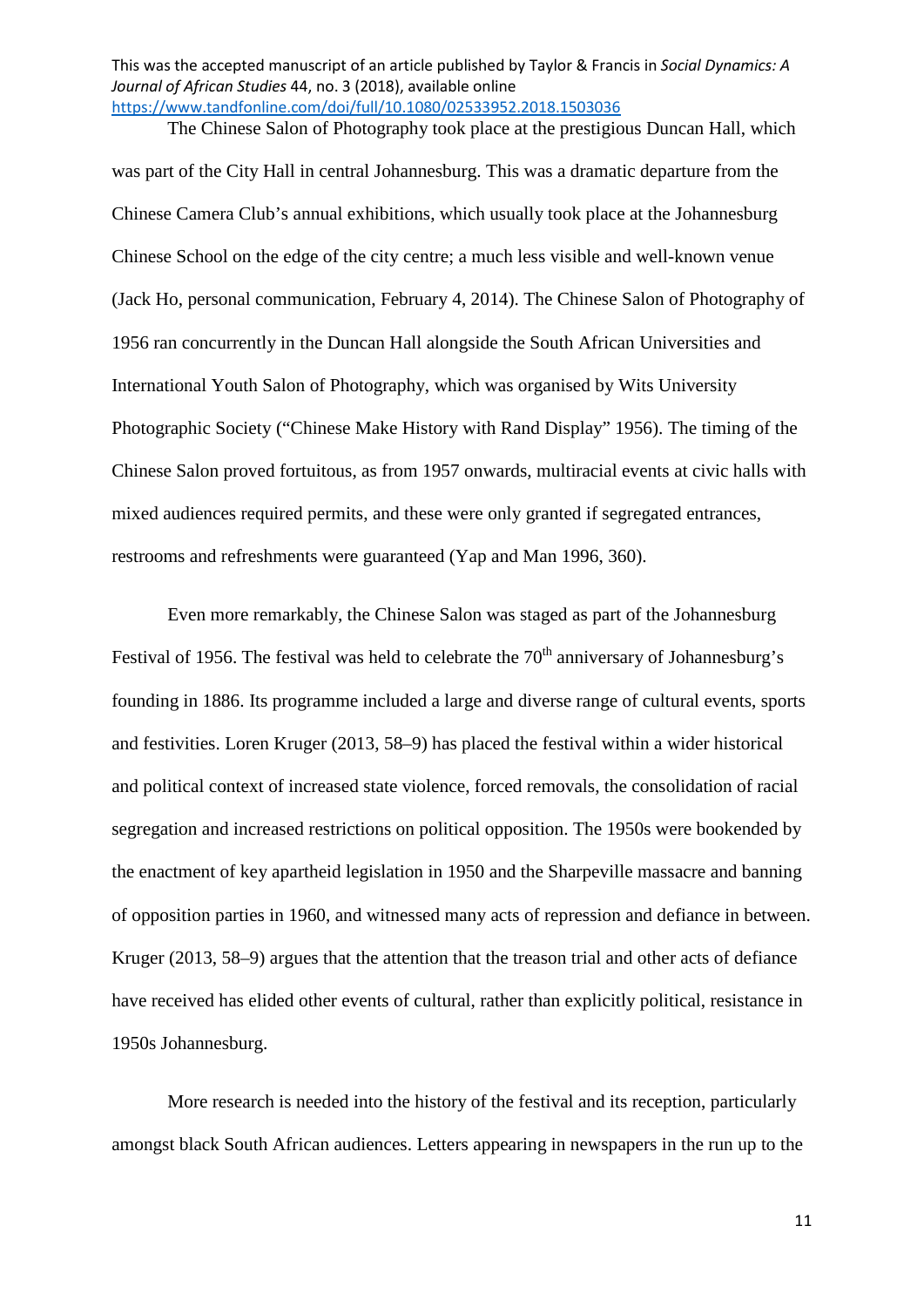This was the accepted manuscript of an article published by Taylor & Francis in *Social Dynamics: A Journal of African Studies* 44, no. 3 (2018), available online <https://www.tandfonline.com/doi/full/10.1080/02533952.2018.1503036> festival show that it was a topic of considerable contention and anger among opposition

parties and individual black South Africans. On September 23, 1956, a letter from the Society

of Young Africa, an African nationalist organisation, was published in the Golden City Post.

The letter, which called for a boycott of the festival, pointed out that black South Africans

had little to celebrate:

"The Europeans are celebrating Johannesburg's 70th Birthday. We, the Non-Europeans of the city, cannot celebrate the 70th anniversary of forced removals, passes for women, police raids and site-and-service schemes. They can celebrate for they have built the city on our sweat." (Society of Young Africa 1956)

The Society of Young Africa's call for a boycott seemed to have considerable purchase

amongst the black readership of the Golden City Post. During the next few weeks, the

newspaper's "postbag" section was dominated by letters supporting a boycott. For example,

"A.M.N." (1956) from Johannesburg wrote that:

The argument against Non-Europeans attending any of the festival performances which have been condescendingly offered to us is simple. The organisers are trying to fool the people – to wipe out 70 years of humiliation and frustration with some free tickets to a handful of concerts. The people mustn't fall for this kind of thing and those who feel strongly about this will stick to their principles and set an example by making this small sacrifice.

Despite widespread calls for a boycott, it is clear that many black South Africans did attend the festival. The experience of the festival was recorded in an article written by *Drum* Journalist Todd Matshikiza, with photographs by Peter Magubane. Matshikiza (1956) described the segregated nature of the majority of the festival's events and the inferior standard of the performances put on for black audiences; in some instances 'non-Europeans' were only allowed to attend rehearsals, and many events were outdoor due to the absence of theatrical facilities for black audiences. Matshikiza's article also captured how the many black South Africans who did attend the festival's events were left feeling alienated, patronised and ever more conscious of their oppression. Matshikiza ends with an allegorical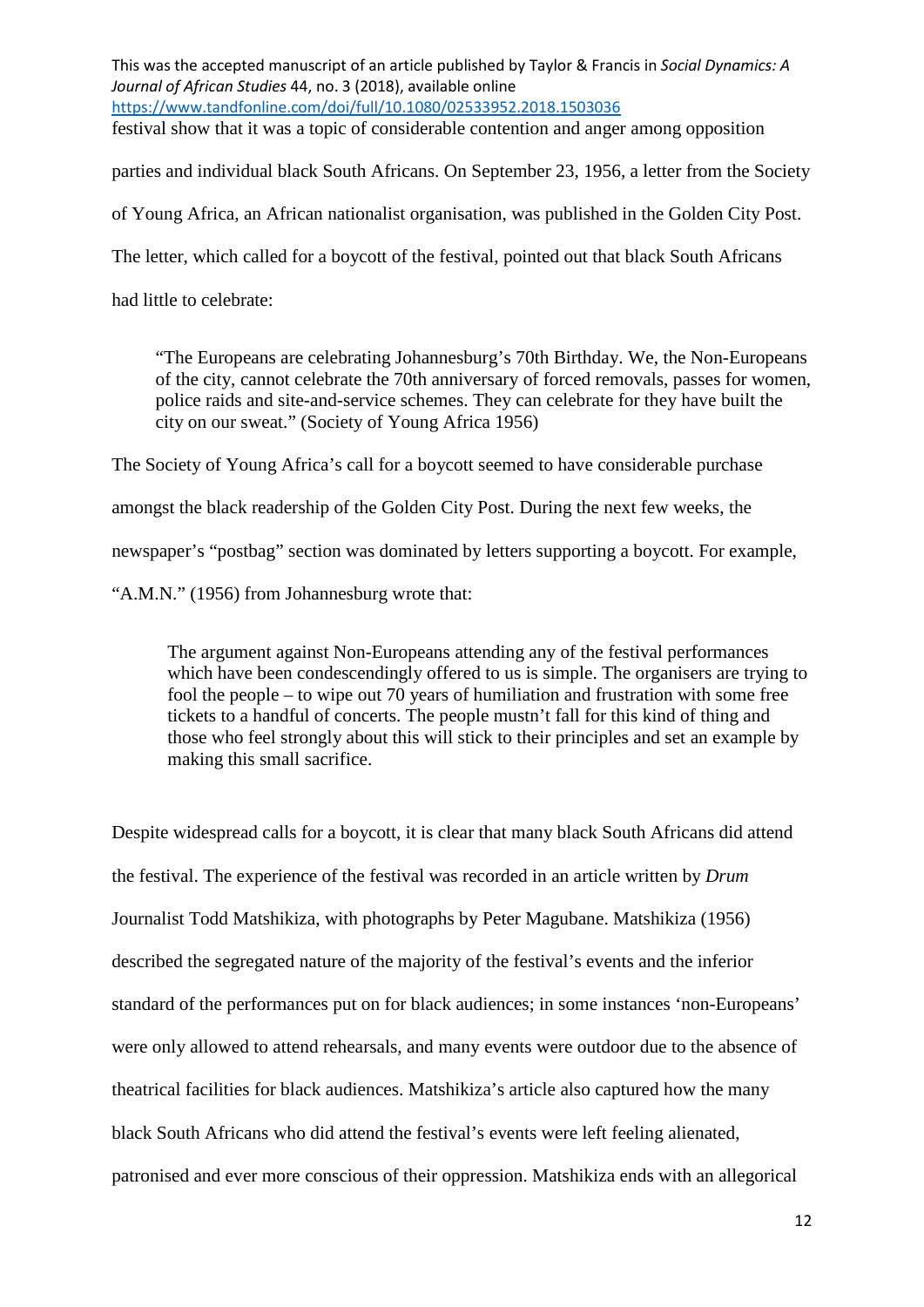This was the accepted manuscript of an article published by Taylor & Francis in *Social Dynamics: A Journal of African Studies* 44, no. 3 (2018), available online <https://www.tandfonline.com/doi/full/10.1080/02533952.2018.1503036> and caustic anecdote that captures the sense of frustration and bitterness that many black

audience members would have been left with following the festival:

I took my daughter to the Festival Fireworks. She picked up a burnt cracker and burnt her fingers. Las' night she says: "Daddy, does a festival always burn one's fingers? (Matshikiza 1956, 24–25)

However, as Kruger (2013, 60) has detailed, Matshikiza was himself also responsible for composing and staging a musical event that took place as part of the Johannesburg Festival. Matshikiza's *Uxolo*, a seven piece cantata, was performed by two hundred singers and an orchestra of seventy in front of racially mixed audiences at Johannesburg's City Hall. What is remarkable is that it took place in front of an integrated audience in a municipal building in the centre of Johannesburg, whereas similar events could normally only be staged in Sophiatown or the then unsegregated venue of Wits University (Kruger 2013, 60). It also reflected a cosmopolitan urban culture exemplified by the output of artists, writers and musicians from the multiracial Sophiatown area and "highlighted aspirations for integrated coexistence" which were at odds with hegemonic discourses of separate development (Kruger 2013, 59–61). This event subverted the apartheid discourses that underpinned the majority of the festival programme and by all accounts was a successful show. W. "Bloke" Modisane (1956, 65) wrote in *Drum* that *Uxolo* "was massive in structure and vast in scope. Its sheer magnificence was overpowering: it cast a bewitching spell that was impossible to resist." Modisane (1956, 65) was also quick to point out the political import and significance of the performance, stating that: "[*Uxolo*] is a plea for peace and racial harmony, and its story is told in seven fragments from the discovery of gold to the birth of a city riddled through and through with racial disharmony, and ends with a prayer for peace. Its message is vital and urgent, one that cannot be ignored."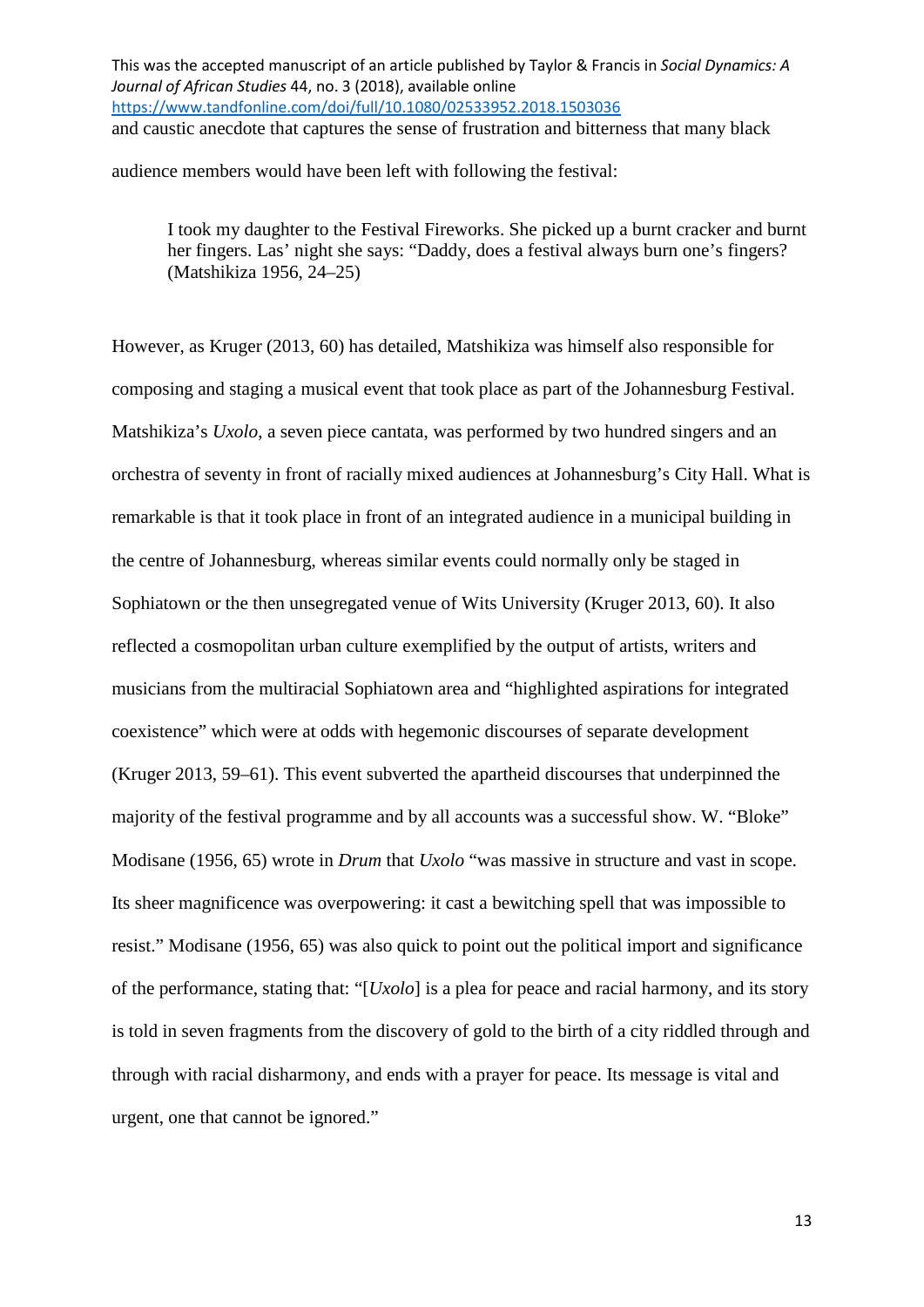This highlights that individual artists had different reasons for participating in the

Johannesburg festival. Some, like Bloke Modisane, rejected the underlying logic of apartheid and urban segregation by promoting the ideals of non-racialism. In contrast, the Chinese Camera Club's participation in the festival was also a political response to apartheid but, unlike Modisane's, did not reject racialism but instead reformulated and reaffirmed notions of racial difference. Park (2006, 47) has argued that the Chinese South African community adopted a political strategy that was largely independent of other anti-apartheid struggles. This low-key strategy involved winning concessions and exemptions from apartheid legislation by, in part, invoking an essentialist community identity based on their on-going links to Chinese civilisation, which also served as a source of pride (Park 2008, 47). Karen Harris (2002) has charted the Chinese South African community's repeated invocation of 'Chinese' cultural identities in various political campaigns from the late nineteenth century onwards. She argues that Chinese community organisations have used notions of Chinese superiority as a means of distinguishing themselves from other 'non-Europeans' (Harris  $2002$ ).<sup>[7](#page-6-0)</sup> In other words, they framed their opposition to their discriminatory treatment partly on the grounds that such measures unjustly equated them with other subordinated racial groups, to whom they considered themselves superior. $8$  This strategy was effective due to the very fact that it corresponded with the separatist logic of the apartheid state, who were rigidly trying to maintain a hierarchy of distinct racial groups against the threat of united 'black' solidarity and opposition. The Chinese Salon of Photography of 1956 allowed the Chinese Camera Club to pursue this political agenda by displaying their cultural and artistic affinity with accomplished Chinese photographers across the international diaspora, distinguishing the Chinese community from other 'non-Europeans' and in doing so raising their standing in the eyes of white-dominated camera clubs and wider white publics.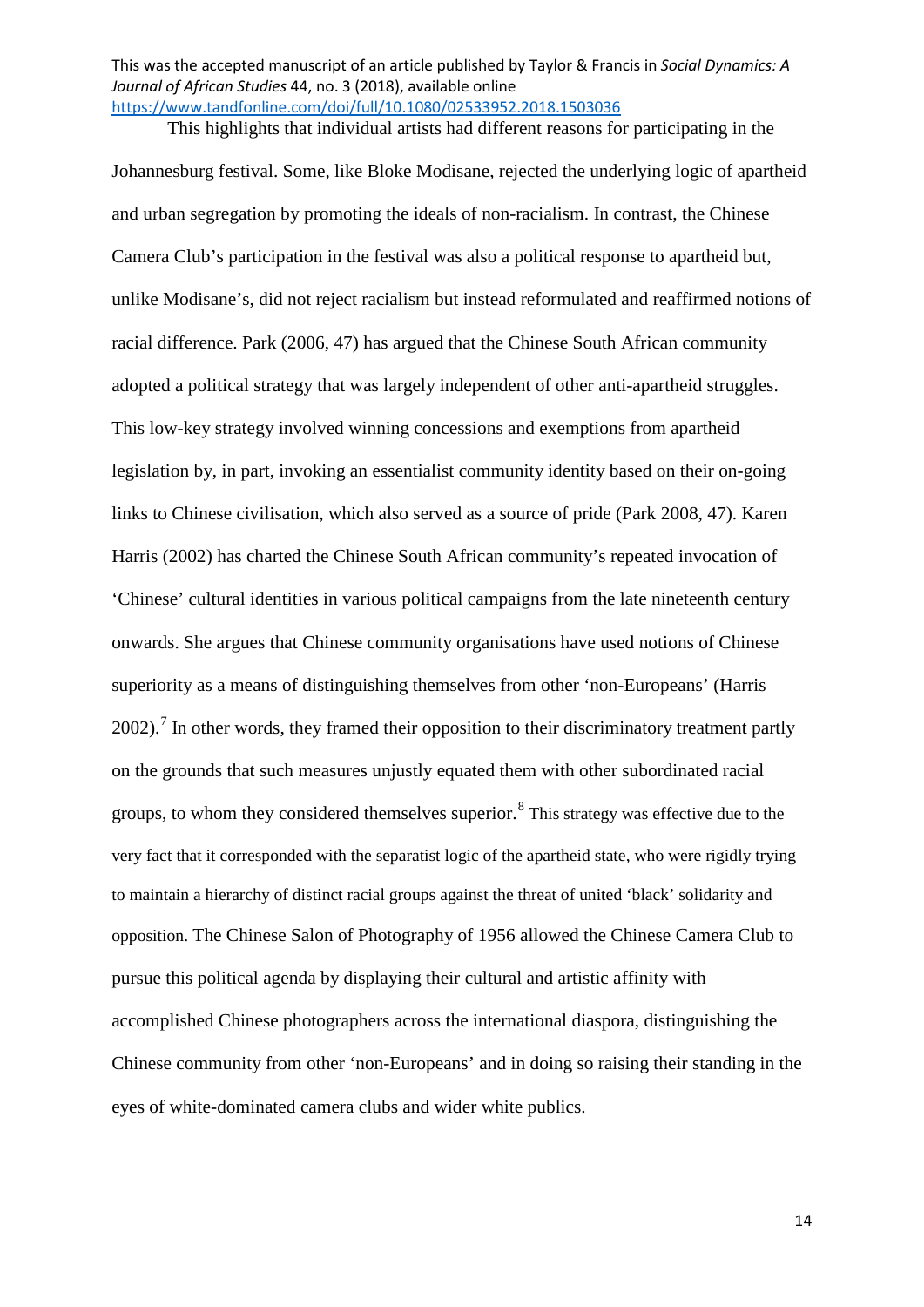The Chinese Salon of Photography of 1956 included prints taken by a number of

photographers from Hong Kong. In the 1950s and 1960s photographers from Hong Kong were widely acknowledged as the world's preeminent pictorialist photographers (Corrigall 2015, 53). One of the Hong Kong photographers featured in the Salon was Dr. K .H. Wu. Wu lived in Hong Kong and became active in salon photography around 1940. In 1956, the year of the Chinese Salon, he was one of the most widely exhibited pictorial photographers in the world ("Dr. K. H. Wu" 1964). His photo, "April Mist" was exhibited at the Chinese Salon of Photography in Johannesburg and was reproduced as a half-tone reproduction in the exhibition catalogue. Wu employed a use of calligraphy as a compositional device, gentle tones, receding planes of water, mist and mountain, and included a branch to frame the composition, all of which call to mind classical Chinese painting. "Pagoda," by the Hong Kong based photographer Yet-Pore Pun was another example of an exhibition print from a Hong Kong photographer that signified the achievements of Chinese civilisation and culture. A pagoda was photographed from a low angle and composed at the centre of the frame, which served to heighten its monumentality. In so doing, Pun concentrated the viewers' attention on a stereotypical embodiment of Chinese architecture. The pagoda had long featured within European Chinoiserie and here provided a vicarious experience of an imaginary China for a South African audience (Jacobson 1993, 183).

Some of the prints exhibited by members of the Chinese Camera Club also traded in symbols and rebuses commonly used in Chinese art. In 1955 Victor Chang produced a still life entitled "Vase and Pomegranate" (Stacy Zhang, personal communication, February 1, 2015) (fig. 4). Chang bought the vase at a local "superstore" and took the photograph indoors using available light, with the vase and pomegranate arranged against a white background. After printing the photograph, Chang asked a language teacher at the Johannesburg Chinese School, who had been brought over from China to teach Chinese, to apply the calligraphy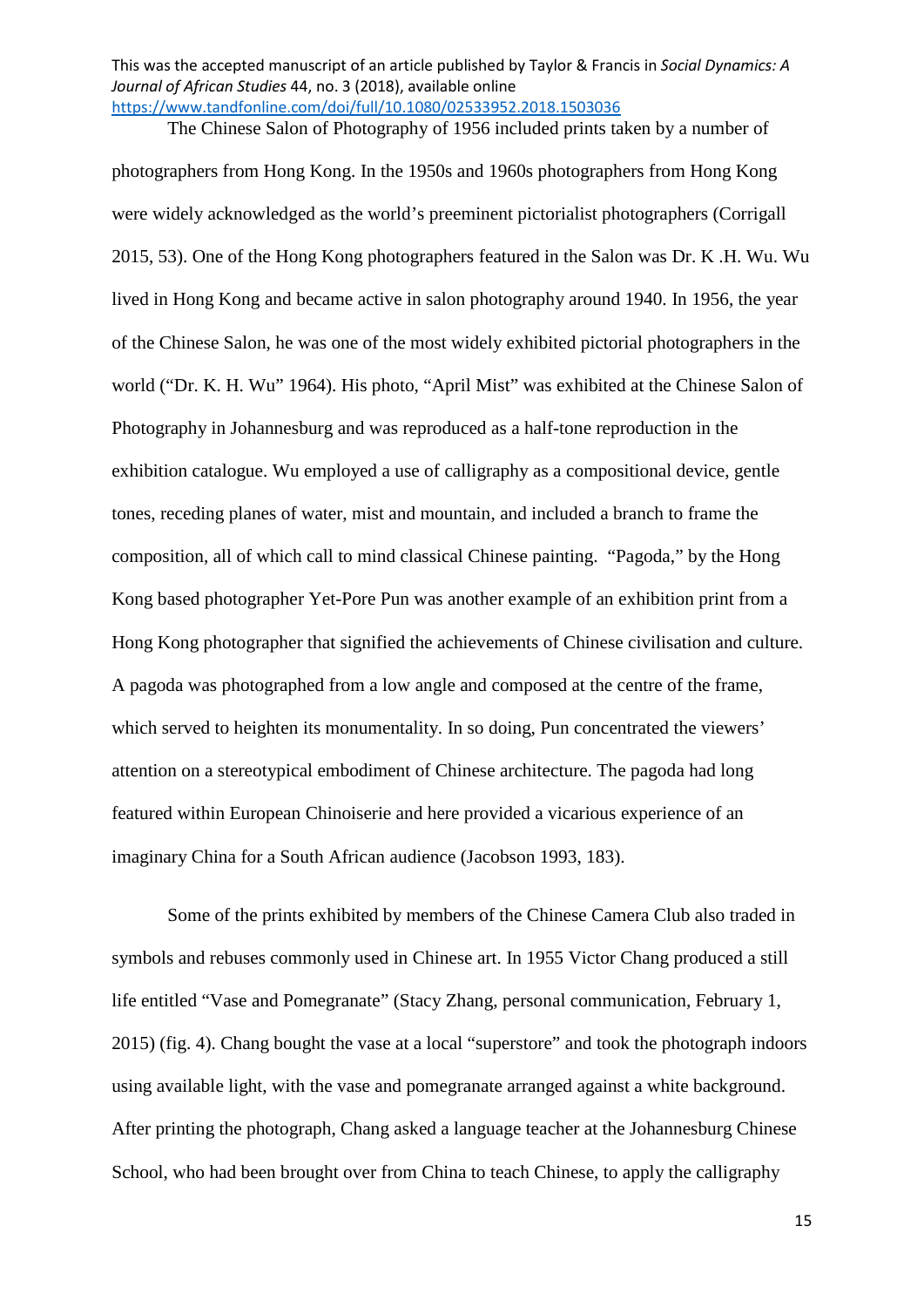This was the accepted manuscript of an article published by Taylor & Francis in *Social Dynamics: A Journal of African Studies* 44, no. 3 (2018), available online <https://www.tandfonline.com/doi/full/10.1080/02533952.2018.1503036> (Victor Chang, personal communication, February 5, 2014). The Chinese words for vase and

peace share the same sound, and as such the vase has been commonly used as a symbol and rebus of peace and harmony in Chinese art (Pei 2004, 187; Williams 1976, 416). Pomegranates were commonly depicted in artworks during the Ming and Qing Dynasties and were used to symbolise posterity and a wish for many children (Pei 2004, 154; Williams 1976, 322–3). By appropriating these signifiers, Victor Chang asserted a supposedly unbroken connection to Chinese culture and civilisation. The significances of such imagery, and the meaning of the Chinese characters, would be lost on a white South African audience. Such a dynamic would have made it hard for local white photographers to co-opt this approach to photography and re-affirmed the Chinese Camera Club's proprietorial claim over so-called 'Chinese' approaches to photography.<sup>[9](#page-7-0)</sup>

However, a large number of the photographs exhibited by members of the Chinese Camera Club actually had more in common with local photographic approaches in South Africa, especially in their choice of subject matter. Jack Ho's photograph entitled "Rhythmic" is a case in point (Fig. 5). Its composition grants a large amount of space to the sky. The atmospheric conditions in and around Johannesburg during the summer months are characterised by dramatic cloud formations, which became popular subject matter for camera club photographers in the Transvaal province.<sup>[10](#page-7-1)</sup> Will Till, an accomplished photographer and longstanding member of the Camera Club of Johannesburg, was particularly associated with this approach. In an article in *South African Photographer*, Till explained that:

during the long summer months, you have glorious cloud formations. I myself try to make the clouds part of my composition. […] [M]any of my photographic colleagues make use of clouds in their pictures because clouds suggest mood. Sometimes you have the dull, stormy clouds and heavy shadows. At other times the lighter themes that suggest a light theme for your picture. (Till 1948, 25)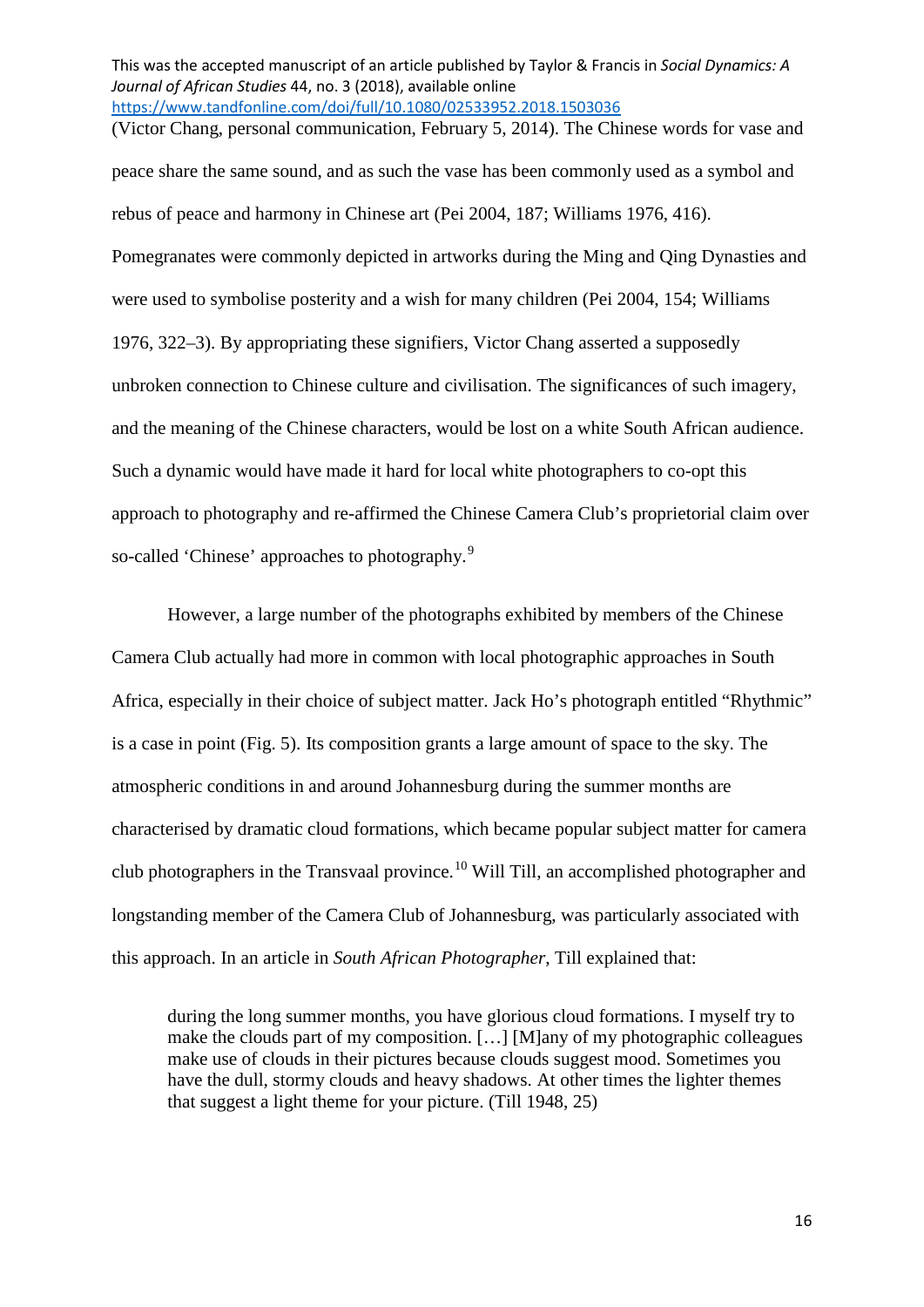This was the accepted manuscript of an article published by Taylor & Francis in *Social Dynamics: A Journal of African Studies* 44, no. 3 (2018), available online <https://www.tandfonline.com/doi/full/10.1080/02533952.2018.1503036> This approach was distinctive to this region of South Africa, and seldom seen in the work of

Capetonian pictorialists. As Robert Bell (1955, 16) observed "the striking dramatic skies, as so often seen in a Transvaal picture, are seldom obtained down South."

Furthermore, the image also followed the local vogue of photographing the iconography of the industrial infrastructure of the Rand (Corrigall 2015, 55). The photograph was taken on the grounds of a mine in Johannesburg, and captures the rhythmic repetitions of the two pipes which cut diagonally across the sky (Jack Ho, personal communication, February 4, 2014). By exploiting two key signifiers of regional identity, dramatic summer skies and the mining industry, Jack Ho demonstrated his fluency in local photographic trends. Furthermore, by silhouetting the figure of a Chinese Camera Club member, Ho embedded the Chinese Camera Club in the industrial landscape and, by extension, heightened the visibility and belonging of the Chinese South African community within South Africa. Photographs such as this remind us that, as well as being keen to express their ongoing connection to China, club members used such photographs to announce a simultaneous sense of belonging and contribution to Johannesburg (Corrigall 2015, 55).

It should be noted that white South African photographers were not unfamiliar with the work of Hong Kong photographers prior to the Chinese Salon of Photography, although this was undoubtedly the first time such a large number and concentration of prints by photographers from the Chinese diaspora had been exhibited in South Africa. Hong Kong photographers had been regular exhibitors in South African salons since the late 1940s, were frequently praised in the pages of South African photographic journals (Sprenger 1955, 12; Sprenger 1956: 245). In 1955 the white-dominated Photographic Society of South Africa arranged a loan of twenty five prints by the Hong Kong pictorialist Francis Wu. This travelling portfolio was exhibited by a range of white-dominated camera clubs and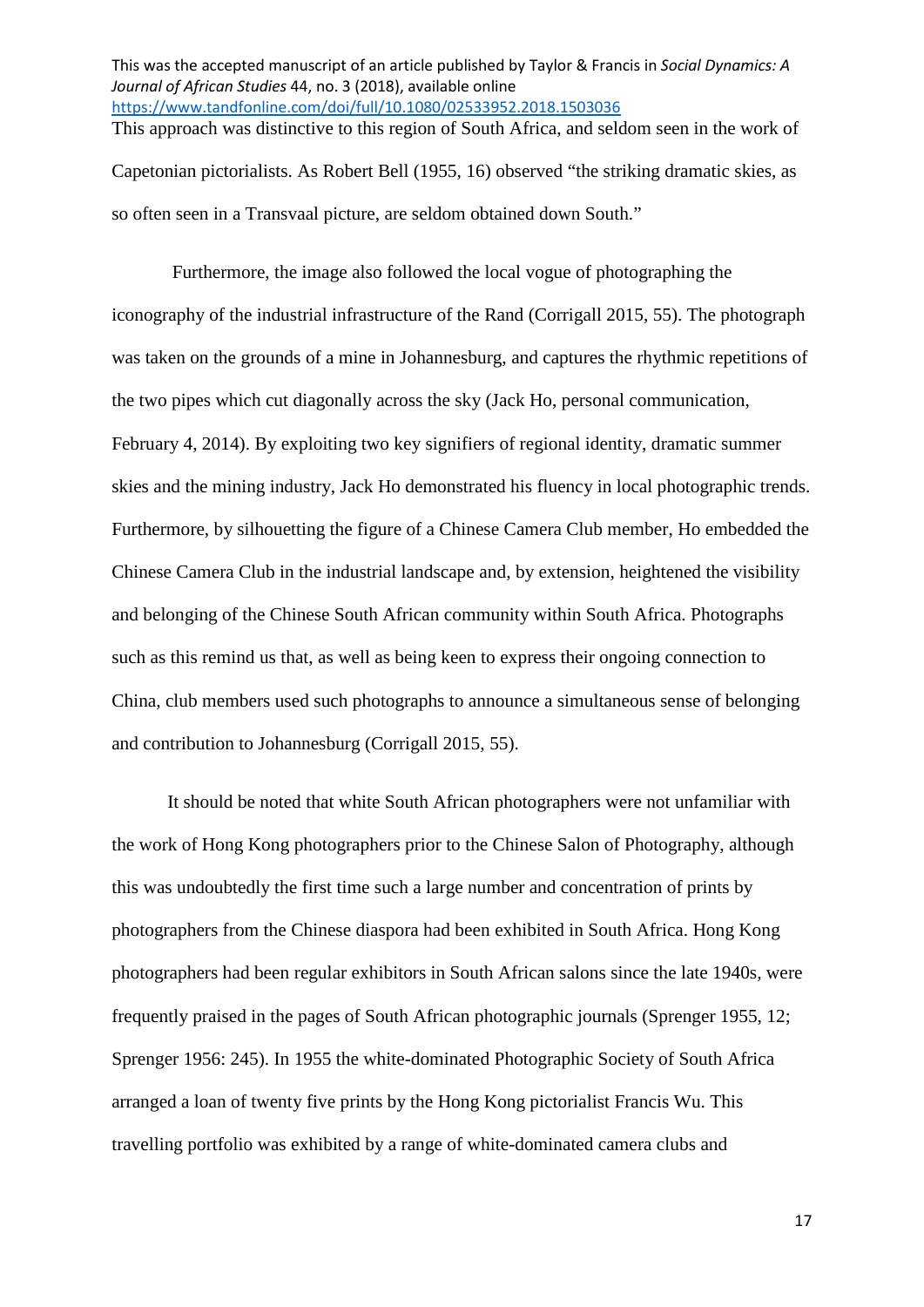This was the accepted manuscript of an article published by Taylor & Francis in *Social Dynamics: A Journal of African Studies* 44, no. 3 (2018), available online <https://www.tandfonline.com/doi/full/10.1080/02533952.2018.1503036> photographic societies across South Africa and Northern and Southern Rhodesia during 1955,

and stimulated a lot of interest and praise. Around 100 people attended a presentation of Wu's prints staged by the Camera Pictorialists of Johannesburg, where the prints were debated from 8pm to midnight (Eccles 1955, 55–56). Wu's one man show was also a hit with the general public. For example, in East London, Wu's prints were exhibited for three days and received hundreds of visitors (Denfield 1955, 7–8). Wu's photos, although admired, were also seen as essentially and innately different from the work of South African photographers. It was often remarked upon how Wu's pictures broke the established rules of so-called 'western' pictorialism. Such discourse often traded in orientalised stereotypes of the other and saw photography as innately tied to ethnicity. For example, summarising a discussion of Wu's prints amongst photographers in the Transvaal, E. K. Jones (1955, 9–10) observed that:

Francis Wu had, judged by our western standards, broken every known law in composition, yet had succeeded in expressing in his photos the philosophic calm of his race against the background of the abacus.

### **Conclusion**

Given that many white South African photographers were already familiar with Hong Kong pictorialists, it is apparent that the Chinese Camera Club were less concerned with introducing South African audiences to the work of overseas Chinese photographers than they were with establishing a public association with them. By claiming proprietorial relationship with overseas Chinese photographers, they sought to capitalise on the esteem in which Hong Kong photography was held, as well as stressing their ongoing connection to ahistorical notions of Chinese culture and civilisation. Much like external commentators, the Chinese Camera Club themselves presented 'Chinese' photography as being intrinsically different to "Western" photography. For example, in publicising the 1956 Chinese Salon of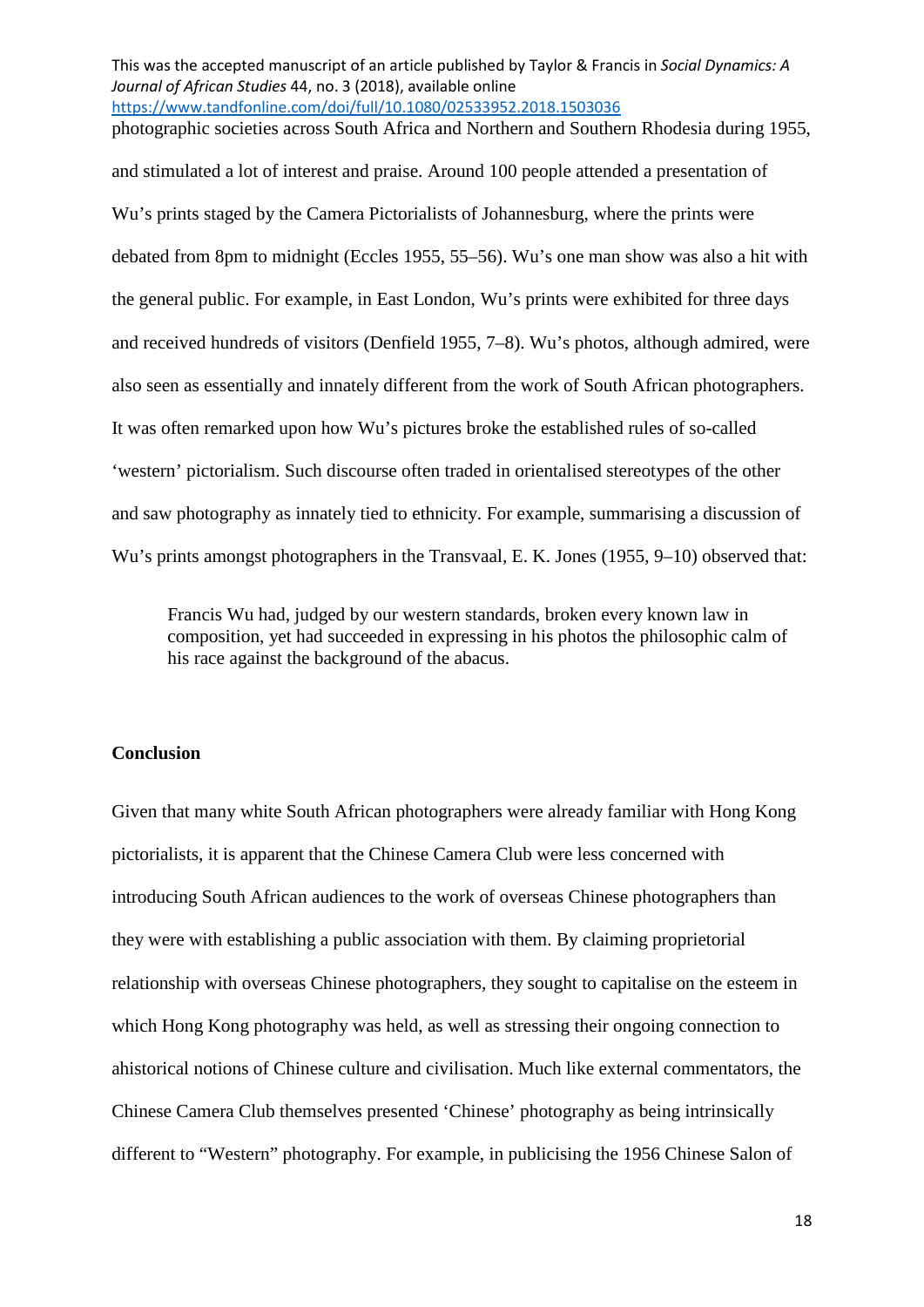This was the accepted manuscript of an article published by Taylor & Francis in *Social Dynamics: A Journal of African Studies* 44, no. 3 (2018), available online <https://www.tandfonline.com/doi/full/10.1080/02533952.2018.1503036> Photography, Jack Ho was quoted as saying "Chinese photos differ from Western photos,

[...] [t]hey differ in style and subject and in the way they are taken" (Chinese Make History with Rand Display" 1956). However, by virtue of the high status that 'Chinese' photography enjoyed internationally, the exhibitions staged by the Chinese Camera Club replaced exclusionary notions of their difference with relentlessly positive ones.

In so doing, the Chinese Salon of Photography of 1956 ultimately operated within the logic of apartheid's classificatory regimes. In order to replace Sinophobic notions of racial difference with a positive group image, they nevertheless asserted the existence of an essentialist Chinese cultural identity that was intrinsically linked to race. In other words, although they were able to challenge and improve their position in South African Society, they were inclined, due to political circumstances, to accept the hierarchical ordering of society based along racial lines. By contesting the relations of difference in this particular way, they constructed a group identity predicated on the notion that they were distinct from and superior to other 'non-European' groups, and therefore were entitled to special consideration and access to some of the privileges enjoyed by white citizens under the law.

The activities of the Chinese Camera Club allowed its members to navigate and contest the urban politics of an apartheid city. Photographic outings created temporary zones of autonomy in which photographers could capture subversive and otherwise ephemeral experiences of space. Photographic outings also complemented and overlapped with wider social practices and patterns of mobility amongst the Chinese community of Johannesburg. As an expression of both adaptation and resistance to the spatial strategies of apartheid, it is notable that these photographs and their appropriation practices did not seek to portray urban spaces as sites of conflict or agony; rather, by locating Chinese South African figures within aspirational urban locales they instead imbued their representations of the urban landscape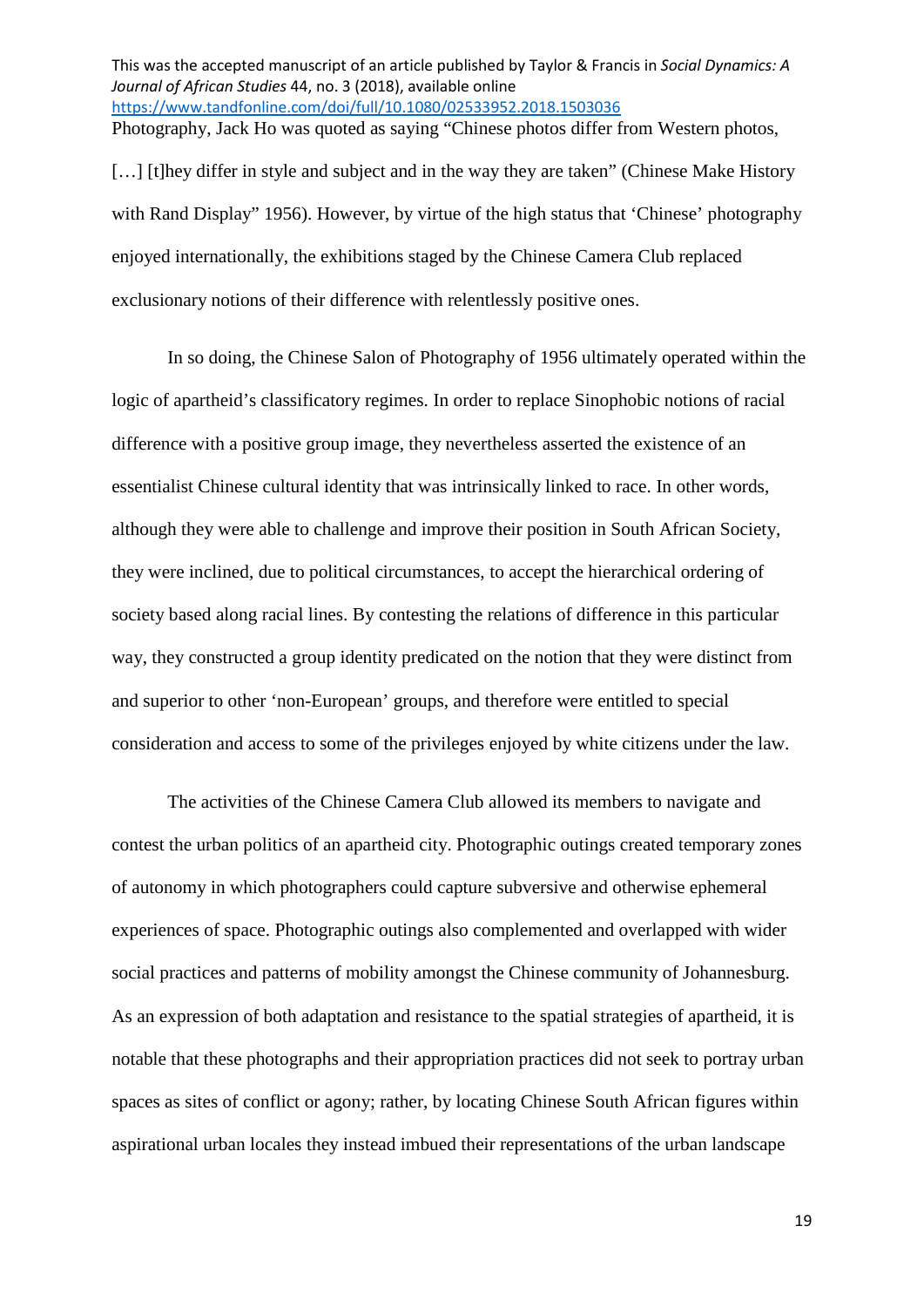(and their relationship to it) with a subversive sense of pride, glamour, and belonging.

Throughout apartheid, Chinese South Africans were treated as foreigners, and were seen as exotic and 'other'. Both the Chinese Salon of Photography and the photographs produced on urban outings provided a means of heightening the visibility of the Chinese Community and asserting a simultaneous sense of their belonging to Johannesburg in spite of their precarious

right to reside within it.

#### References

<sup>&</sup>lt;sup>1</sup> For more information on the history of the Chinese Camera Club and its individual members see Corrigall 2015, Corrigall 2016 and Corrigall 2018.

<sup>&</sup>lt;sup>2</sup> Between 1950 and 1962 the number of photographic clubs and societies in South Africa mushroomed from a mere sixteen to at least one hundred and nine (Corrigall 2016, 35)<br><sup>3</sup> Further government proclamations and amendments passed in 1951, 1959 and 1961 introduced a number of

sub-divisions within the 'coloured' category. Prior to 1950 individuals from the Chinese community had been classified in the broad category of 'Asiatic,' a grouping which was also used to facilitate discrimination, segregation and economic subjugation.

<sup>&</sup>lt;sup>4</sup> I am grateful to Candice Jansen for this comment.

<sup>&</sup>lt;sup>5</sup> Both Yen Lai and Wing Shung Lau undertook professional photographic work, including wedding photography, alongside the photographs they produced for circulation in camera club networks (Myra Tadyshak, personal communication November 3, 2015; Susie Lai and Malcolm Chang, personal communication, November 13, 2014). This reflects how camera club networks often overlapped with commercial photographic practices, and how camera clubs often provided, through their provision of photographic education, a means of professionalization.

 $6$  Elizabeth Edwards (2013) has argued that the photographic outings of British camera clubs in the latenineteenth century enabled club members to form social bonds of association and friendship with one another as well as to enact new patterns of mobility and produce geographic knowledge, amongst other things.<br><sup>7</sup> See also Park 2008, 75.

<sup>&</sup>lt;sup>8</sup> Members of the Chinese Camera Club had regular relations with the wider black community. Many owned shops in black neighbourhoods and townships and catered to a wide-ranging clientele. Some club members also enjoyed friendships with black photographers. For example, club member Wing Shung Lau, who owned a store called Photoden on Commissioner Street, enjoyed friendly relations with a number of black photographers, including Ralph Ndawo (1932–1980), with whom he would discuss photography at great length (Wing Shung Lau, personal communication, March 6, 2014). Obviously, individual members of the Chinese Camera Club would have held a variety of opinions about the political situation in South Africa, and some may have even felt a sense of political solidarity with the wider black populace. However, at an organisational level, it is clear that the Chinese Camera Club pursued a collective strategy which foregrounded a essentialist Chinese cultural identity and which sought, through its exhibitions and engagements in both civic life and camera club networks, to distinguish the Chinese South African community from other subordinated racial groups.<br><sup>9</sup> See Carli Coetzee's (2013, 61–77) notion of the "accented" artwork.<br><sup>10</sup> This also corresponds to trends in wider South African

articulations of Afrikaner nationalism. For Example, J. H. Pierneef often used dramatic cloud formations and expansive skies as compositional, decorative and symbolic features in his landscape paintings. Such representations were in fact incorporated into the built environment of Johannesburg itself, when, in 1929, Pierneef was commissioned to produce 32 panels for the Johannesburg Railway Station depicting idealised landscapes in the Transvaal and elsewhere in South Africa (Peffer 2009, 224–6). Such a comparison invites reflection on the club's accommodation to apartheid's separatist logic as well as its corresponding visual culture.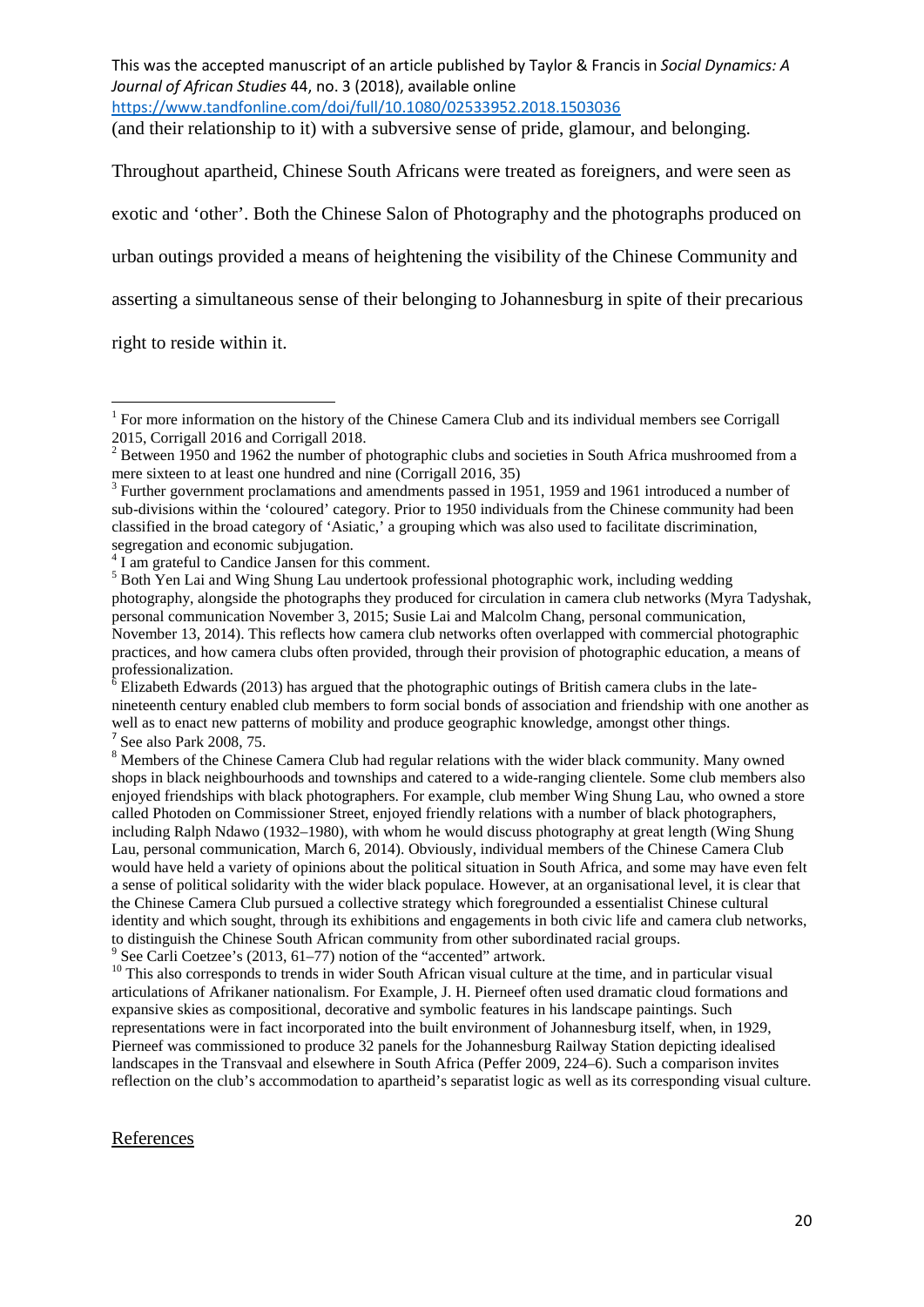A.M.N. 1956. "Postbag: BOYCOTT A Matter Of Principle." Golden City Post (First Edition). September 30.

Bell, Robert. 1955. "One I Like." *Camera News* 1 (1): 16–17.

**.** 

Chinese Camera Club Johannesburg. 1956. *Johannesburg Festival 1956: Chinese Salon of Photography*. Johannesburg: The Club.

"Chinese Make History with Rand Display." 1956. *Sunday Times* (Johannesburg). September 16.

Certeau, Michel de. 1984. *The Practice of Everyday Life*. Translated by Steven Rendall. Berkeley and London: University of California Press.

Chipkin, Clive. 1993. *Johannesburg Style: Architecture and Society 1880s–1960s*. Cape Town: David Phillip.

Coetzee, Carli. 2013. *Accented Futures: Language Activism and the Ending of Apartheid*. Johannesburg: Wits University Press.

Corrigall, Malcolm. 2015. "Invisible Communities and their Visible Cameras: The Landscape Photography of the Chinese Camera Club of South Africa." *African Arts* 48 (3): 48–57.

———2016. "A History of the Chinese Camera Club of South Africa." PhD thesis, SOAS.

———2018 (forthcoming). "'A Spirit of Cosmopolitanism Happily Prevailing in Art': The Chinese Camera Club of South Africa and Transnational Networks of Photography." *De Arte* 53 (1).

Denfield, Joseph. 1955. "Portfolios, Print Collections and Exhibits Committee Notes." *Camera News* 1 (1): 7–8.

"Dr. K. H. Wu." 1964. In *3rd International Pictorial Photography Exhibition of Singapore 1964*, edited by the South East Asia Photographic Society. Singapore: The Society.

Eccles, Les. 1955. "Round the Clubs: Camera Pictorialists of Johannesburg." *Camera News* 1  $(2): 55-56.$ 

Edwards, Elizabeth. 2014. "The Amateur Excursion and the Sociable Production of Photographic Knowledge." *Either/And: Reconsidering Amateur Photography*, accessed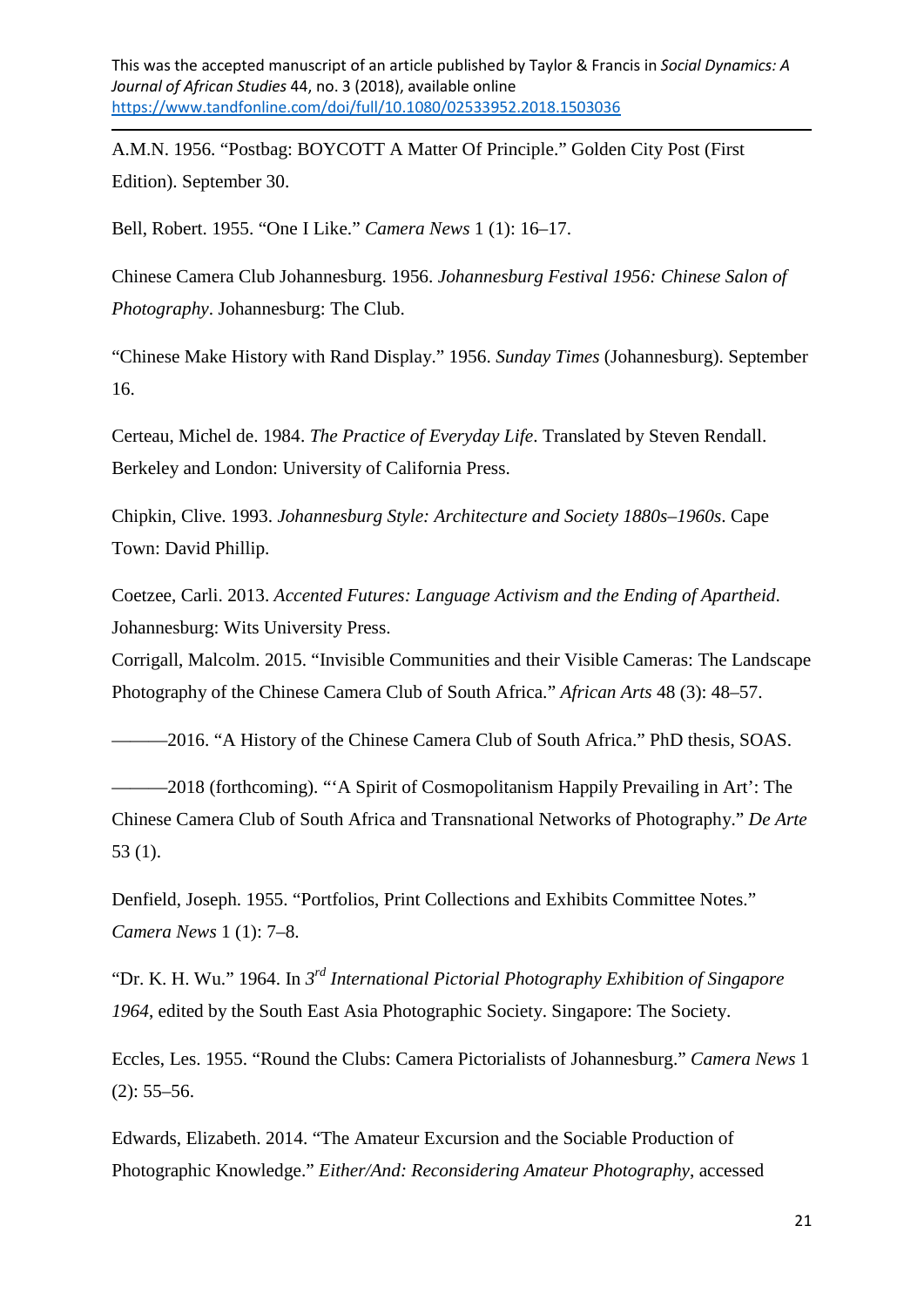**.** 

March 20, 2014, http://eitherand.org/reconsidering-amateur-photography/amateur-excursionand-sociable-production-photogra/.

Hall, Stuart. 1996. "New Ethnicities." In *Stuart Hall: Critical Dialogues in Cultural Studies*, edited by David Morley and Kuan-Hsing Chen, 441–449. London: Routledge.

Harris, Karen. 1999. "'Accepting the Group, but Not the Area': The South African Chinese and the Group Areas Act." *South African Historical Journal* 40 (1): 179–201.

———2002. "'Whiteness', 'Blackness', 'Neitherness' – The South African Chinese 1885– 1991: a Case Study of Identity Politics." *Historia* 47 (1): 105–124.

———2003. "Confucian Education: A Case Study of the South African Chinese." In *Asian Migrants and Education: The Tensions of Education in Immigrant Societies and Amongst Migrant Groups*, edited by Michael W. Charney, Brenda S. A. Yeoh and Tong Chee Kiong, 105–114. Dordrecht: Kluwer Academic Publishers.

Harrison, Phillip, Khangelani Moyo, and Yan Yang. 2014. "Phantoms of the Past: Spectres of the Present: Chinese Space in Johannesburg." In *Changing Space, Changing City: Johannesburg after Apartheid*, edited by Phillip Harrison et al, 512–25. Johannesburg: Wits University Press.

Ho, Jack. 1956. "Foreword." In *Johannesburg Festival 1956: Chinese Salon of Photography*, edited by Chinese Camera Club Johannesburg. Johannesburg: The Club.

Kruger, Loren. 2013 *Imagining the Edgy City: Writing, Performing and Building Johannesburg*. Oxford: Oxford University Press.

Matshikiza, Todd. 1956. "Johannesburg is 70 Years Old." *Drum* (November issue): 24-25.

Modisane, W. Bloke. 1956. "Matshikiza Makes Music!" *Drum* (December issue): 65.

O'Sullivan, Simon. 2001. "The Aesthetics of Affect: Thinking Art Beyond Representation." *Angelaki: Journal of the Theoretical Humanities* 6 (3): 125–35.

Organização da Sacção de Arte Fotogrãfica da Associação dos Velhos Colonas. 1957. *1.<sup>o</sup> Salao Internacional de Fotografia de Lourenco Marques, 1957*. Lourenco Marques: Organização da Sacção de Arte Fotogrãfica da Associação dos Velhos Colonas.